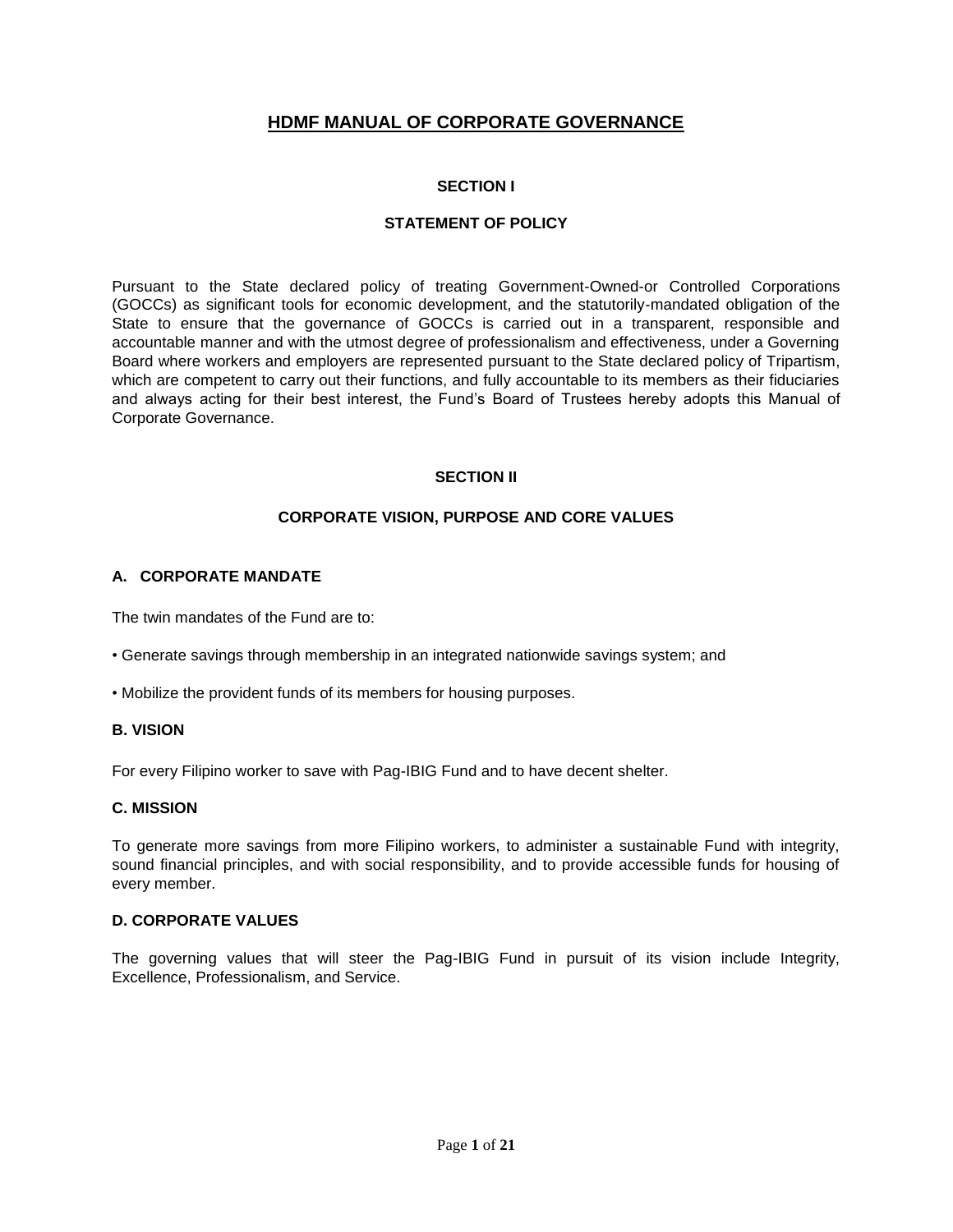### **SECTION III**

### **DEFINITION OF TERMS**

For purposes of this Manual, the following terms shall have the following meanings:

1. Fund - refers to the Home Development Mutual Fund, otherwise known as Pag-IBIG (Pagtutulungan sa kinabukasan: Ikaw, Bangko, Industriya at Gobyerno) Fund, created under Republic Act (R.A.) No. 9679, which is a government financial institution involved in mobilizing provident funds primarily for shelter finance.

2. Charter - refers to Republic Act No. 9679, otherwise known as the "Home Development Mutual Fund Law of 2009", otherwise known as Pag-IBIG (Pagtutulungan sa kinabukasan: Ikaw, Bangko, Industriya at Gobyerno) Fund.

3. Board or Board of Trustees - the duly constituted Board of Trustees of the Fund.

4. Corporate Governance – is one key element in improving economic efficiency and growth as well as enhancing stakeholders' confidence. It involves a set of relationships among the Fund's Board of Trustees, Management, and stakeholders. It also provides the structure through which the objectives of the Fund are set and the means of achieving those objectives and monitoring performance are determined. It also refers to a system whereby the members, creditors and other stakeholders of the Fund ensure that Management enhances the value of the Fund as it competes in an increasingly global market place.

5. Internal Auditing – refers to an independent, objective assurance and consulting activity designed to improve an organization's operations. It helps an organization accomplish its objectives by bringing disciplined approach to evaluate and improve the effectiveness of risk management, control, and processes.

6. Stakeholders – a person, group, or organization that has direct or indirect interest or stake in the Fund because they can affect or be affected by the actions of the Fund, its objectives, or its policies. The stakeholders of the Fund are: 1) Its Members; 2) Employers, both Public and Private Sector; 3) Cooperatives, Unions, or other similar organizations; 4) All branches, subdivisions, instrumentalities, and agencies of the Government; 5) The Housing Industry; 6) Banks and other Financial Institutions; 7) Officers and employees of the Fund; and, 8) The Filipino Workers.

7. Members – any person coverable under RA No. 9679, whether on a mandatory or voluntary basis, and pays the mandated contributions.

8. Total Accumulated Value (TAV) - the sum of the member's contributions and the employer's required contributions, when appropriate, and the corresponding dividends credited thereto.

9. Confidential Information – refers to all non-public information entrusted to or obtained by a member of the Board or Officer by reason of his/her position as such with the Fund. It includes, but is not limited to, non-public information that might be of use to competitors or harmful to the Fund or its customers / stakeholders if disclosed, such as: (a) non-public information about the Fund's financial condition, prospects or plans, its marketing and sales programs and research and development information, as well as information relating to mergers, acquisitions, divestitures, stock splits and similar transactions; (b) nonpublic information concerning possible transactions or ventures with other companies, or information about suppliers, joint venture partners, or any information that the Fund is under obligation to keep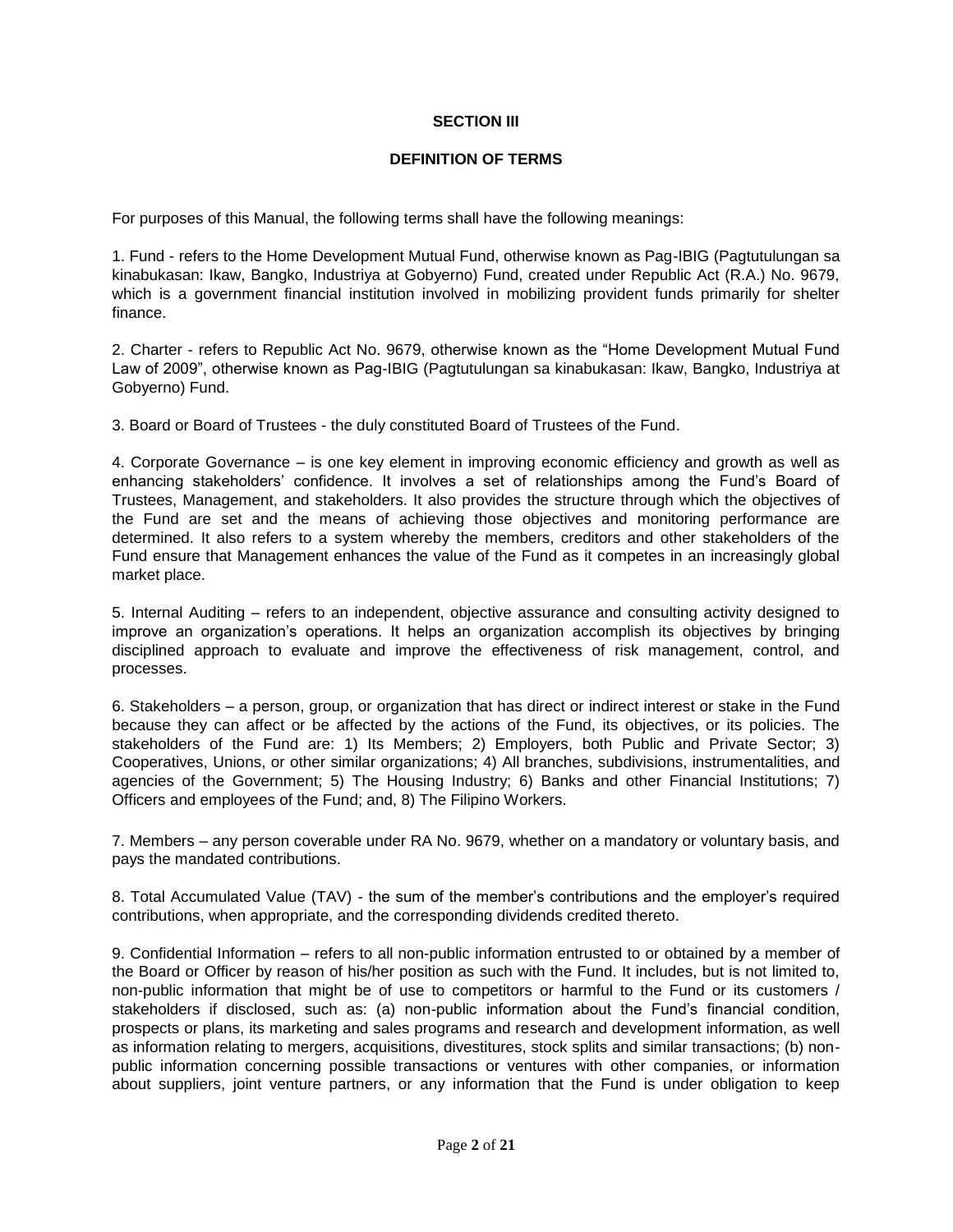confidential; and (c) non-public information about internal discussions, deliberations and decisions, between and among Trustees and Officers.

10. Strategy Map – refers to an integrated set of strategic choices or objectives drawn by the governing body, the successful execution of which results in the achievement of the Fund's vision in relation to its mission or purpose for having been created.

11. Governance Commission for Government-Owned or –Controlled Corporations (GCG) – is the central advisory, monitoring, and oversight body attached to the Office of the President established under Republic Act No. 10149 with authority to formulate, implement, and coordinate policies governing GOCCs.

12. Extraordinary Diligence – refers to the measure of care and diligence that must be exercised by Trustees and Officers in discharging their functions, in conducting the business and dealing with the properties and monies of the Fund, which is deemed met when the Trustees and Officers act using the utmost diligence of a very cautious person taking into serious consideration all the prevailing circumstances and Material Facts, giving due regard to the legitimate interests of all affected **Stakeholders** 

13. Appointive Trustees – refers all members of the Board of Trustees who are not ex officio members.

14. Charter Statement – refers to the statement of the Fund's vision, mission and core values.

15. Ex Officio Board Member – refers to any member of the Board of Trustees who sits or acts as a member of the Board by virtue of his title to another office, and without further warrant or appointment.

16. Fit and Proper Rule – refers to a set of standards for determining whether a member of the Board of Trustees or the CEO is qualified to hold a position in the Fund which shall include, but not be limited to, standards on integrity, experience, education, training and competence, as such standards are set forth under GCG Memorandum Circular No. 2012-05.

17. Management - refers to the body given the authority to implement the policies determined by the Board in directing the course and business activities of the Fund.

18. Per diems – refer to the compensation granted to the members of the Board of Trustees of the Fund for actual attendance in meetings.

19. Performance Evaluation System (PES) – refers to the process of appraising the accomplishments of the Fund in a given fiscal year based on set performance criteria, targets and weights.

20. Performance Scorecard – refers to a governance and management tool forming part of the performance evaluation system which consists of a set of measures, targets and initiatives that facilitate the achievement of breakthrough results and performance through the effective and efficient monitoring and coordination of the strategic objectives of the Fund.

21. Housing and Urban Development Coordinating Council (HUDCC) – refers to the Supervising Agency to which the Fund is attached to for purposes of policy and program coordination and for generaI supervision.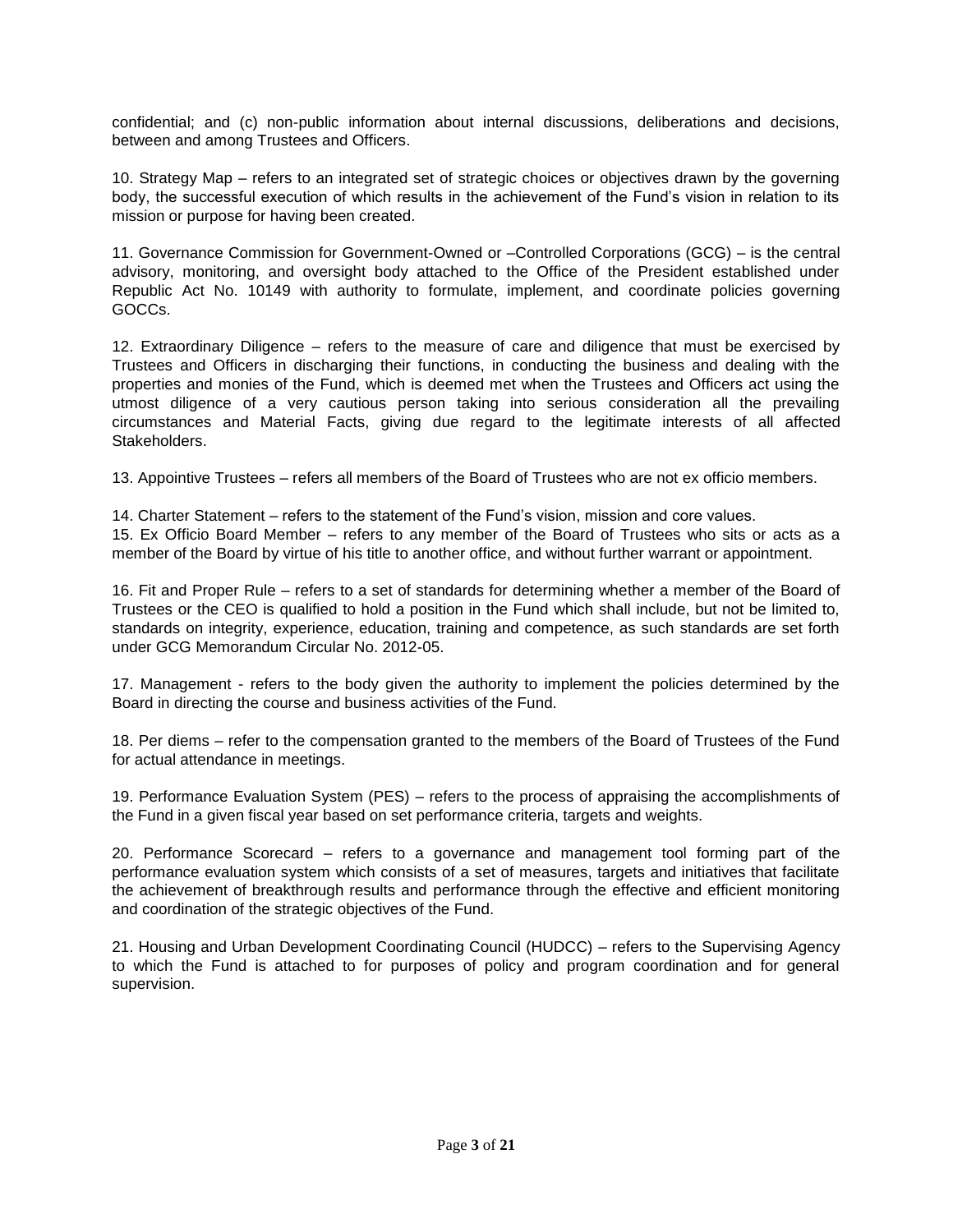## **SECTION IV**

## **THE HDMF BOARD OF TRUSTEES**

1. Board Directly Vested with Corporate Powers – Having been vested directly by law with the legal capacity and authority to exercise all corporate powers, conduct all the business, and hold all the properties of the Fund, the Board of Trustees is primarily responsible for the governance of the Fund. Consequently, it is the Board and not Management that is primarily accountable to its members for the operations and performance of the Fund and to the State for the accomplishment of the purposes for which the Fund was established.

2. Board duty to Properly Select and Provide Independent Check on Management. – Integral part in the business judgment prerogatives of the Board to retain and terminate the services of Officers is the duty to elect and/or appoint only Officers who are fit and proper to hold such office with due regard to their qualifications, competence, experience and integrity. The Board is therefore obliged to provide an independent check on Management.

3. Mandate and Responsibility for the Fund's Performance. The responsibilities of the Board are articulated in the HDMF Charter, and other relevant legislation, rules and regulations. These mandated functions and responsibilities include the following:

3.01 Providing the corporate leadership of the Fund subject to rule of law, and the objectives set by the National Government through the Housing and Urban Development Coordinating Council (HUDCC) and the GCG;

3.02 Establishing the Fund's vision and mission, strategic objectives, policies and procedures, as well as defining the Fund's values and standards through:

- Strategy Maps;
- Charter Statements; and
- Other Control Mechanism mandated by best business practices.

3.03 Fostering the long-term success of the Fund and securing its sustained competitiveness;

3.04 Determining the organizational structure of the Fund, defining the duties and responsibilities of its Officers and Employees and adopting a compensation and position classification system and qualification standards based on a comprehensive job analysis, wage compensation study and audit of actual duties and responsibilities. The compensation and position classification system that the Board may adopt shall be without prejudice to a compensation and position classification system that may be developed by GCG and approved by the President pursuant to Republic Act 10149 or any similar law or regulation.

3.05 Ensuring that personnel selection and promotion shall be on the basis of merit and fitness and that all personnel action shall be in pursuit of the applicable laws, rules and regulations;

3.06 Providing sound written policies and strategic guidelines on the Fund's operating budget and major capital expenditures, and preparing the annual and supplemental budgets of the Fund;

3.07 Complying with the reportorial requirements, as required in the Charter, as well as applicable laws, rules and regulations;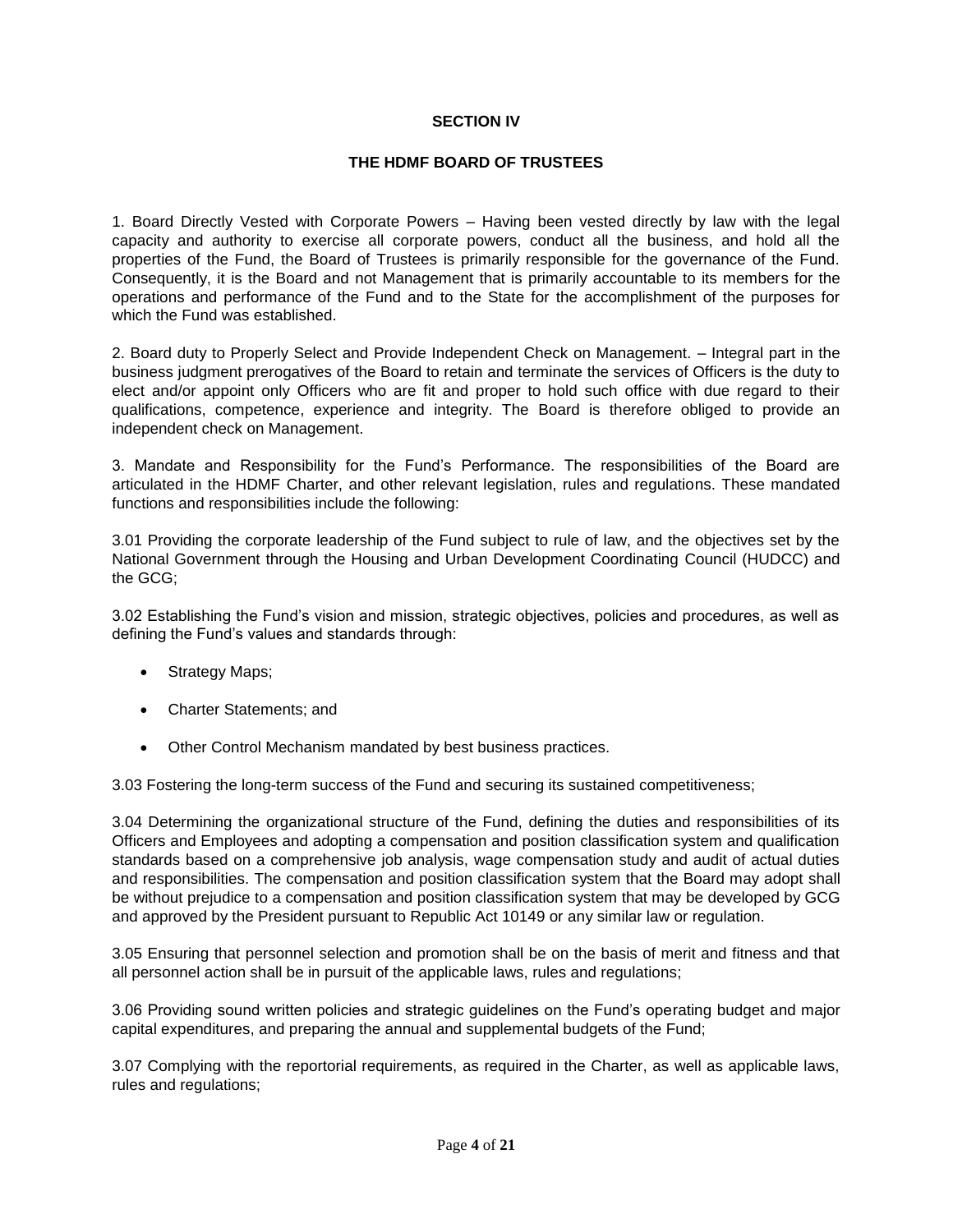3.08 Formally adopting and conducting annually the mandated Performance Evaluation System (PES) and the Performance Scorecard and reporting the results to the GCG;

3.09 Ensuring the fair and equitable treatment of all the Fund's stakeholders and enhancing the Fund's relations with stakeholders.

4. Specific Functions of the Board. In addition to those specified in the Charter, the Board shall perform, among others, the following functions:

4.01 Meeting regularly to properly discharge its responsibilities. Independent views during the Board meetings shall be given due consideration and all such meetings shall be properly documented in the minutes of the Board meetings;

4.02 Determining the Fund's purpose and value, as well as adopting strategies and policies, including risk management policies and programs, in order to ensure that the Fund survives and thrives despite financial crises and its assets and reputation are adequately protected;

4.03 Monitoring and evaluating on a regular basis the implementation of corporate strategies and policies, business plans and operating budgets, as well as Management's over-all performance to ensure optimum results;

4.04 Adopting a professional development program for Officers and Employees, and succession planning for Executive Officers of the Fund;

4.05 Monitoring and managing potential conflicts of interest of Trustees, Management and stakeholders, including misuse of Fund assets and abuse in related party transactions;

4.06 Implementing a system of internal checks and balances, which may be applied in the first instance to the Board; and ensure that such systems are reviewed and updated on a regular basis;

4.07 Ensuring the integrity of the Fund's accounting and financial reporting systems, including independent audit, and that appropriate systems of control are in place in particular, systems for risk management, financial and operational control, and compliance with laws and relevant standards;

4.08 Identifying and monitoring, and providing appropriate technology and systems for the identification and monitoring of key risks and performance areas;

4.09 Adopting, implementing and overseeing the process of disclosure and communications;

4.10 Constituting an Audit Committee and such other specialized committees as may be necessary, or required by applicable regulations, to assist the Board in discharging its functions;

4.11 Conducting and maintaining the affairs of the Fund within the scope of its authority, as prescribed in the Charter and applicable laws, rules and regulations.

5. Composition of the Board. The Fund, being created by special law, shall have a Board of Trustees composed of:

5.01 The Chairperson of the Housing and Urban Development and Coordinating Council, as the ex officio Chairman;

5.02 The Secretary of the Department of Finance, as the ex officio Vice Chairman;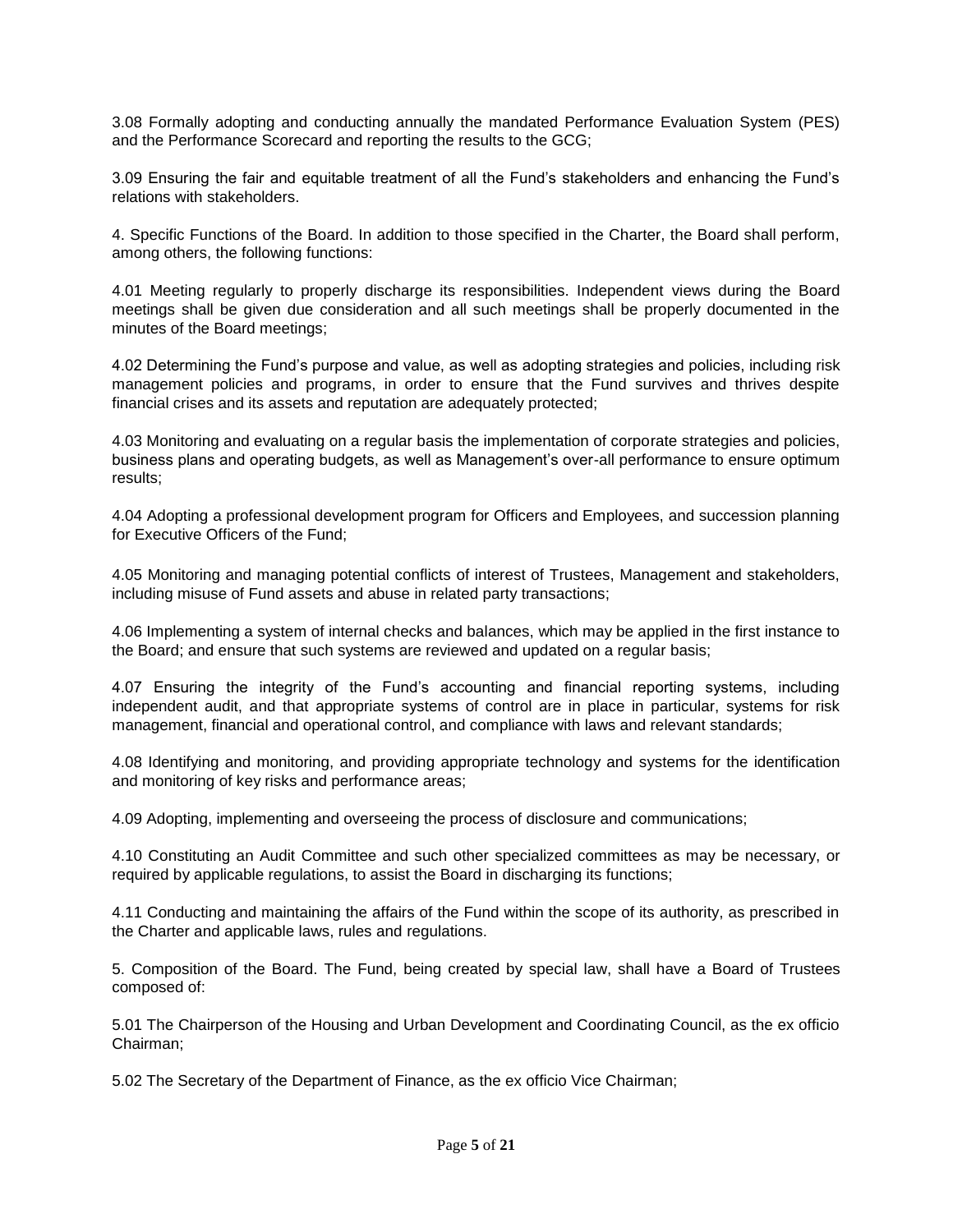5.03 The Secretary of the Department of Labor and Employment or his/her duly designated undersecretary, as ex officio member;

5.04 The Secretary of the Department of Budget and Management or his/her duly designated undersecretary, as ex officio member;

5.05 The Secretary of the Department of Trade and Industry or his/her duly designated undersecretary, as ex officio member;

5.06 The Chief Executive Officer of the Fund, as member; and

5.07 Five (5) appointive members, as follows: two (2) representatives of private employees, two (2) representatives of private employers and one (1) representative of government employees.

Pursuant to Item II. 4 of GCG Memorandum Circular No. 2012-09, the position of the Chief Executive Officer as ex officio member of the HDMF Board of Trustees is deemed *ipso jure* converted into an Appointive Director position.

6. Ex Officio Alternates – Ex Officio Trustees may designate their respective alternates, who ideally should be the officials' next-in-rank to them, and whose acts shall be considered the acts of their principals.

7. Multiple Board Seats – The capacity of Appointive Trustees to serve with diligence shall not be compromised. As such, no Appointive Trustee of the Fund may hold more than two (2) other Board seats in other GOCCs, Subsidiaries and/or Affiliates.

8. Appointment of Appointive Trustees – The Appointive Trustees of the Fund shall be appointed in accordance with existing laws, rules and regulations.

9. Election, and Discipline or Removal of the Chief Executive Officer (CEO) – Pursuant to Section 18, R.A. No. 10149, otherwise known as the GOCC Governance Act of 2011, the Chief Executive Officer of HDMF shall be elected annually by the members of the Board from among its ranks. The CEO shall hold office for one (1) year, unless sooner removed for cause. Provided, however, that the CEO shall continue to hold office until the successor is elected.

The CEO shall be subject to the disciplinary powers of the Board and may be removed for cause upon a majority vote of the members of the Board who actually took part in the investigation and deliberation.

10. Term of Office of Appointive Trustees – Pursuant to Section 17 of the GOCC Governance Act of 2011, the term of office of each Appointive Trustee of the Fund shall be for one (1) year, unless sooner removed for cause: Provided, however, that the Appointive Trustees shall continue to hold office until the successor is appointed.

11. Board Officers – The Board Officers of the Fund are the Chairman of the Board, the Vice-Chairman, the Corporate Secretary, and the Compliance Officer.

11.01 Chairman of the Board

The Chairperson of HUDCC is the ex officio Chairman of the Board. He shall, when present, preside at all meetings of the Board. He shall:

1. Call meetings to enable the Board to perform its duties and responsibilities;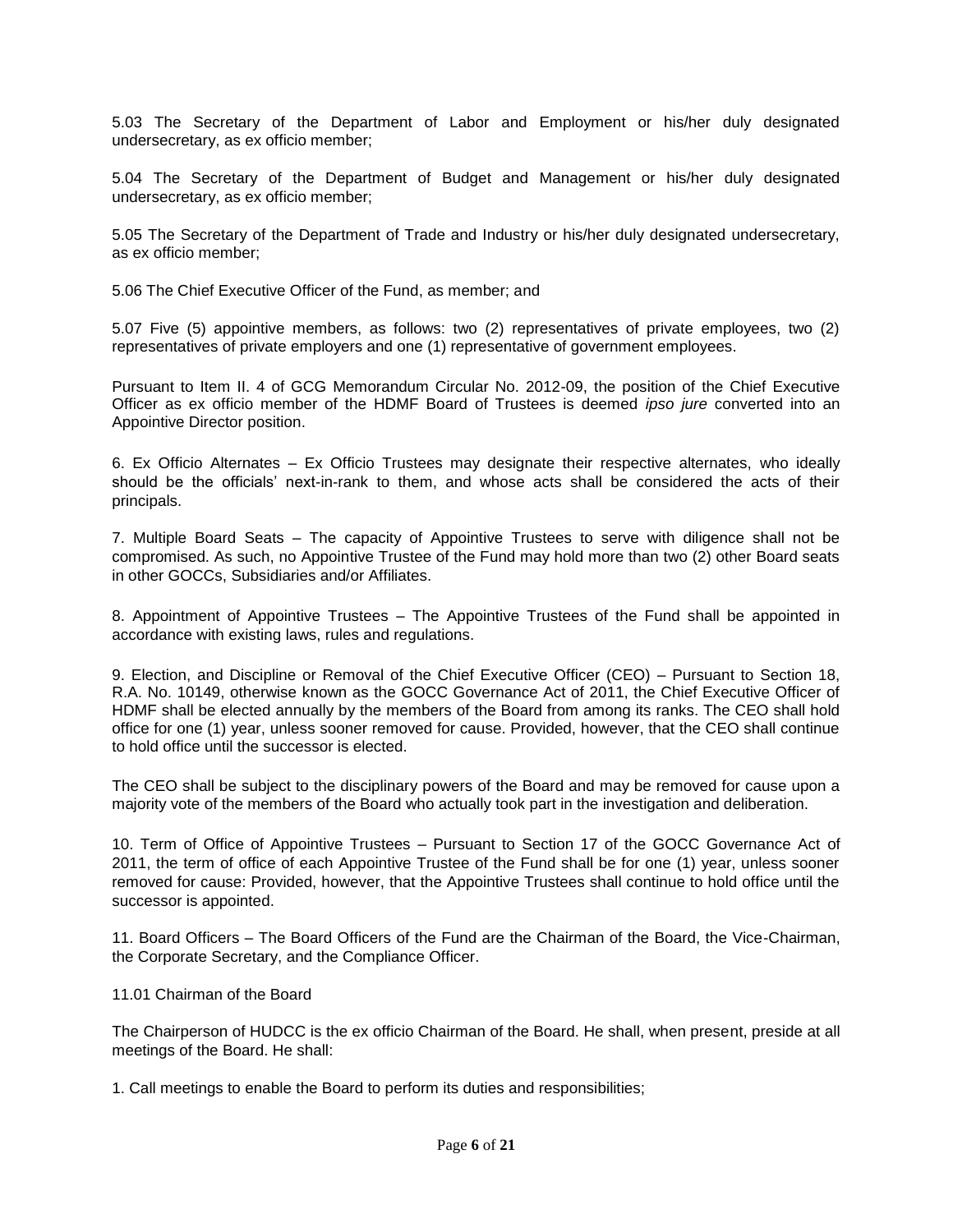2. Approve the meeting agenda in consultation with the CEO and the Corporate Secretary;

3. Exercise control over quality, quantity and timeliness of the flow of information between Management and the Board; and

4. Assist in ensuring compliance with the Fund's guidelines on corporate governance.

11.02 Vice Chairman

The Secretary of the Department of Finance is the ex-officio Vice-Chairman of the Board. In the absence of the Chairman of the Board, the Vice Chairman shall preside at the meetings of the Board.

### 11.03 Corporate Secretary

The Board shall have separate and independent access to the Corporate Secretary. The Corporate secretary shall have the following functions:

1. Serve as an adviser to the Board Members on their responsibilities and obligations;

2. Keep the minutes of meetings of the Board and of the committees in a book or books kept for that purpose, and shall furnish copies thereof to the Chairman, the CEO, and other members of the Board as appropriate;

3. Keep in safe custody the seal of the Fund and affix it to any instrument requiring the same;

4. Attend to the giving and serving of notices of Board and committee meetings, if applicable;

5. Be fully informed and be part of the scheduling process of other activities of the Board;

6. Receive instructions from the Chairman on the preparation of an annual schedule, the calling of Board meetings, the preparation of regular agenda for meetings, and notifying the Board of such agenda at every meeting;

7. Oversee the adequate flow of information to the Board prior to meetings; and

8. Ensure fulfillment of disclosure requirements to the regulatory bodies.

9. Have such other responsibilities as the Board may impose upon him.

11.04 Compliance Officer

As Compliance Officer, the Corporate Secretary shall also perform the following duties:

1. Monitor compliance by the Fund of the requirements under the Charter, the GOCC Governance Act, other applicable laws, this Manual, the rules and regulations of the appropriate regulatory agencies and, if any violations are found, report the matter to the Board and recommend the imposition of appropriate disciplinary action on the responsible parties and the adoption of measures to prevent a repetition of the violation;

2. Appear before the GCG when summoned in relation to compliance with this Manual, the Code of Corporate Governance for GOCCs, or other compliance issues; and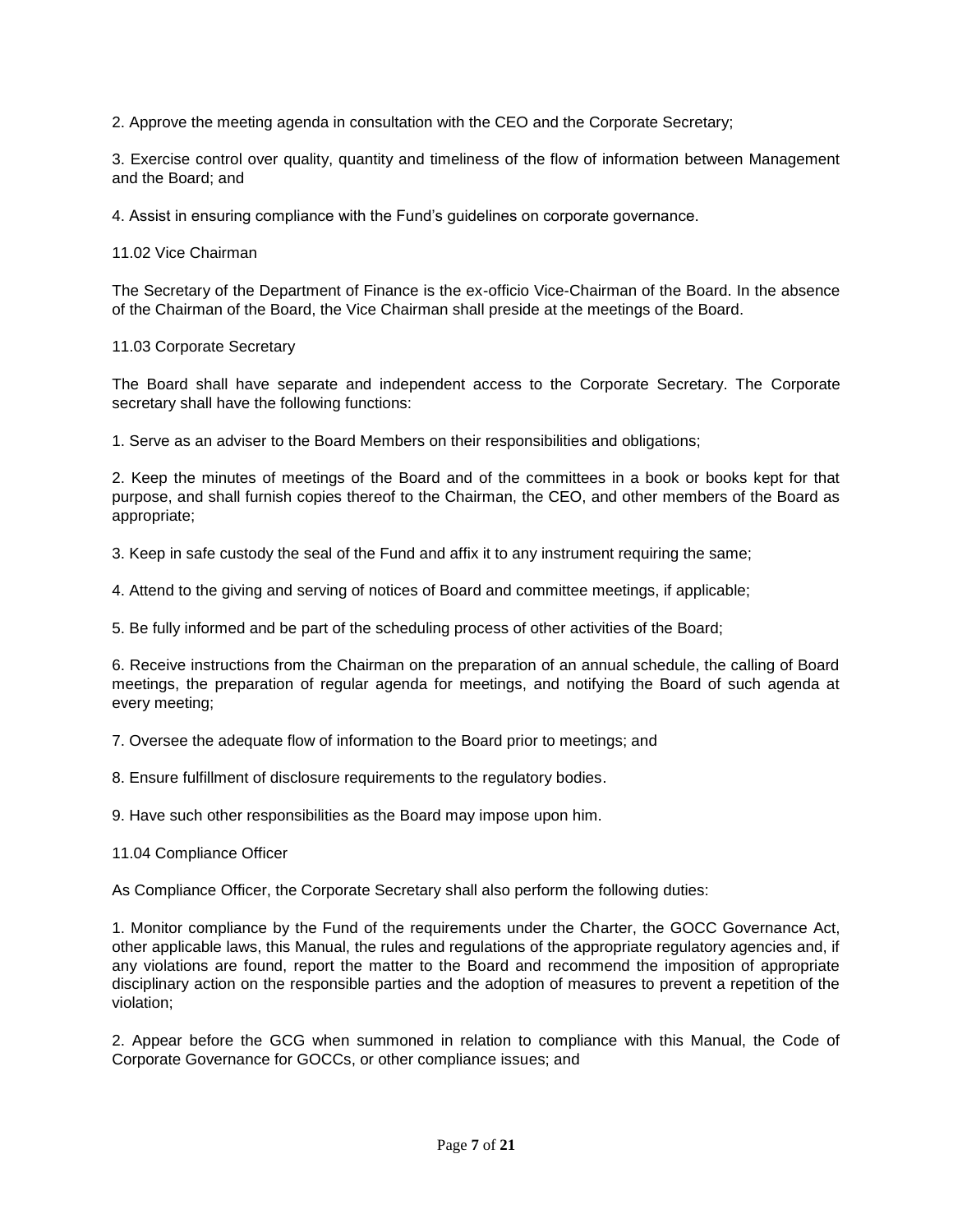3. Issue a certification every May 30 on the extent of the Fund's compliance with the government corporate standards governing GOCCs for the period beginning July 1 of the immediately preceding calendar year and, if there are any deviations, explain the reason for such deviation.

## **SECTION V**

## **BOARD COMMITTEES**

The Fund shall have the following specialized board committees to assist the Board in performing its duties and responsibilities which shall have charters defining the duties, authorities and the composition thereof approved by the Board:

### 1. Board Audit Committee

The Board Audit Committee is established in line with the principles of good governance, where the Board takes active role in the audit policies of the Fund. The Committee is expected, through the provision of checks and balances, to bring positive results in supervising and supporting the management of the Fund. Generally, this committee will assist the Board in the oversight of the Fund's financial reporting, internal controls, and risk management process, and evaluate the performance of Internal Audit and external auditors. Secretariat support shall be provided by the Internal Audit Department.

### 2. Board Governance Committee

The Board Governance Committee shall assess overall Board performance, provide eligibility guidelines and conduct nomination process to the Board, develop management development and succession planning, and recommend the Fund's corporate governance principles. Secretariat and Technical Services shall be provided by the Office of the Corporate Secretary.

#### 3. Board Risk and Capital Committee

The Board Risk and Capital Committee shall oversee risk and capital-related activities of senior management, and develop Fund risk appetite and fundamental principles for assessment, measurement, management and reporting risks and capital adequacy. Secretariat and technical services shall be provided by the Office of the Vice President for Finance Group.

#### 4. Board Investment Committee

The Board Investment Committee shall oversee investment selection and activities of the senior management and assist the Board in the development of the Fund's investment appetite. The Office of the Vice President for Fund Management Group shall provide technical and secretariat services to the Committee.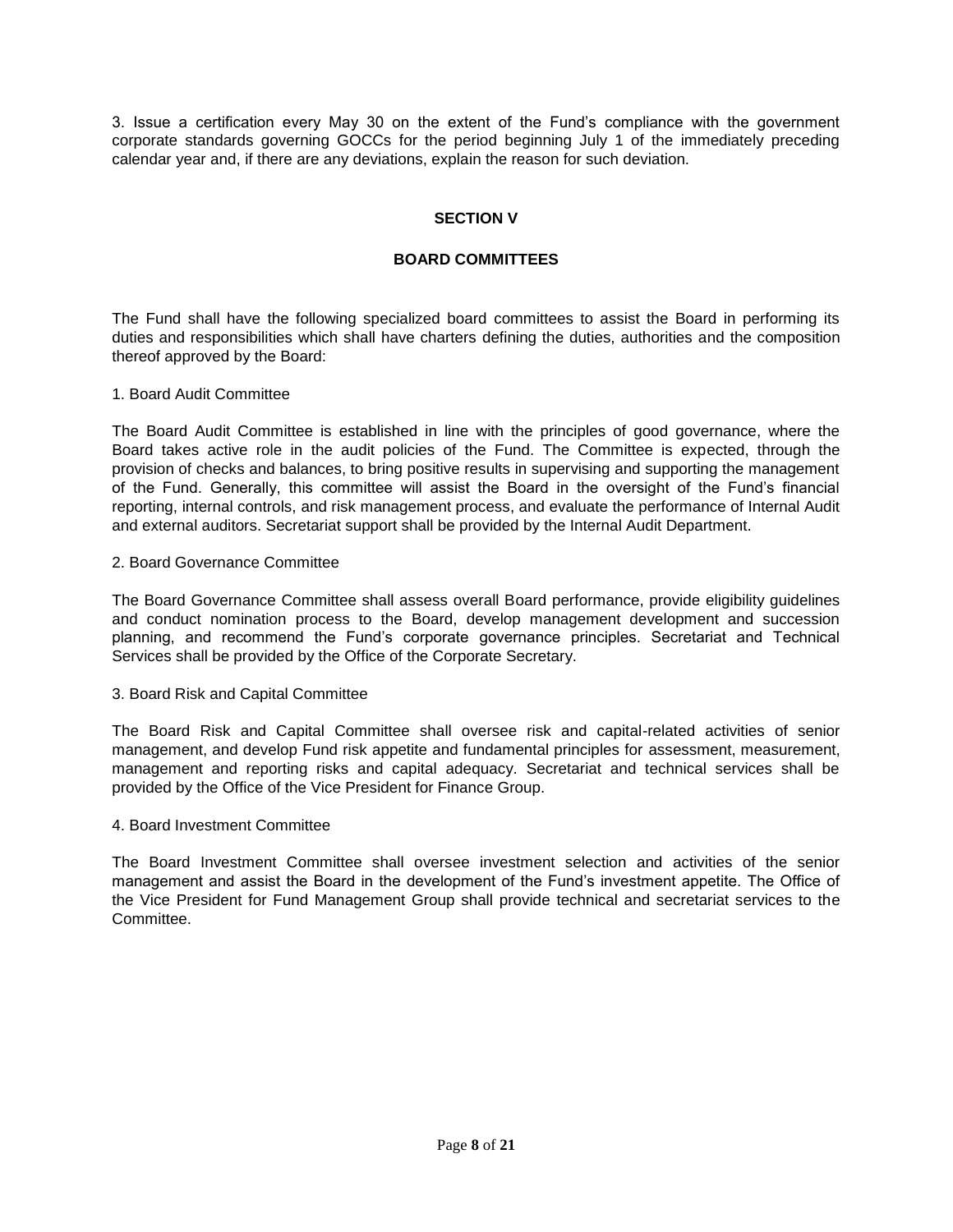## **COMMITTEE CHARTERS**

## **A. BOARD AUDIT COMMITTEE**

#### I. Purpose

The Board Audit Committee is established to assist the Board of Trustees in the oversight of the integrity of the Fund's financial reporting, internal control and risk management process, and evaluate the performance of Internal Audit.

### II. Composition

The Board Audit Committee shall consist of five (5) Trustees who shall be selected from among its ranks. The Committee shall be composed of a Chairman, a Vice-Chairman, and three members. The Chairman shall preferably have audit, accounting, or finance background.

III. Responsibilities and Duties

The Audit Committee shall have the following duties and responsibilities:

### 1. Financial Reporting

Review the financial statements and all related disclosures and reports certified by the Vice-President of Finance Group with timely analysis of significant / critical financial reporting focusing on changes in accounting policies and practices, alternative accounting treatments and major judgmental areas, significant adjustments resulting from the audit, going concern assumptions, compliance with accounting standards, tax legal and regulatory requirements.

#### 2. Internal Audit

a. Review and approve the Internal Audit Charter and subsequent revisions thereto;

b. Review and approve the Annual Internal Audit Work Plan, and ensure that internal audit examinations cover at least the evaluation of adequacy and effectiveness of controls encompassing the Fund's operations, information systems, to include the reliability and integrity of financial and operational information, effectiveness and efficiency of operations, safeguarding of assets and compliance with laws, rules and regulations;

c. Direct the conduct of corporate wide review of systems and procedures (covering the areas of operations, finance, and support / administration) and submit appropriate recommendations to the Board of Trustees;

d. Review and discuss the audit findings of the Internal Audit Service Group (IASG) ensuring that management is taking appropriate corrective actions in a timely manner, including addressing internal control and compliance issues and submit recommended actions to the Board of Trustees;

For this purpose, the IASG should report functionally to the Board through the Board Audit Committee and administratively under the Office of the President or Chief Executive Officer.

#### 3. External Audit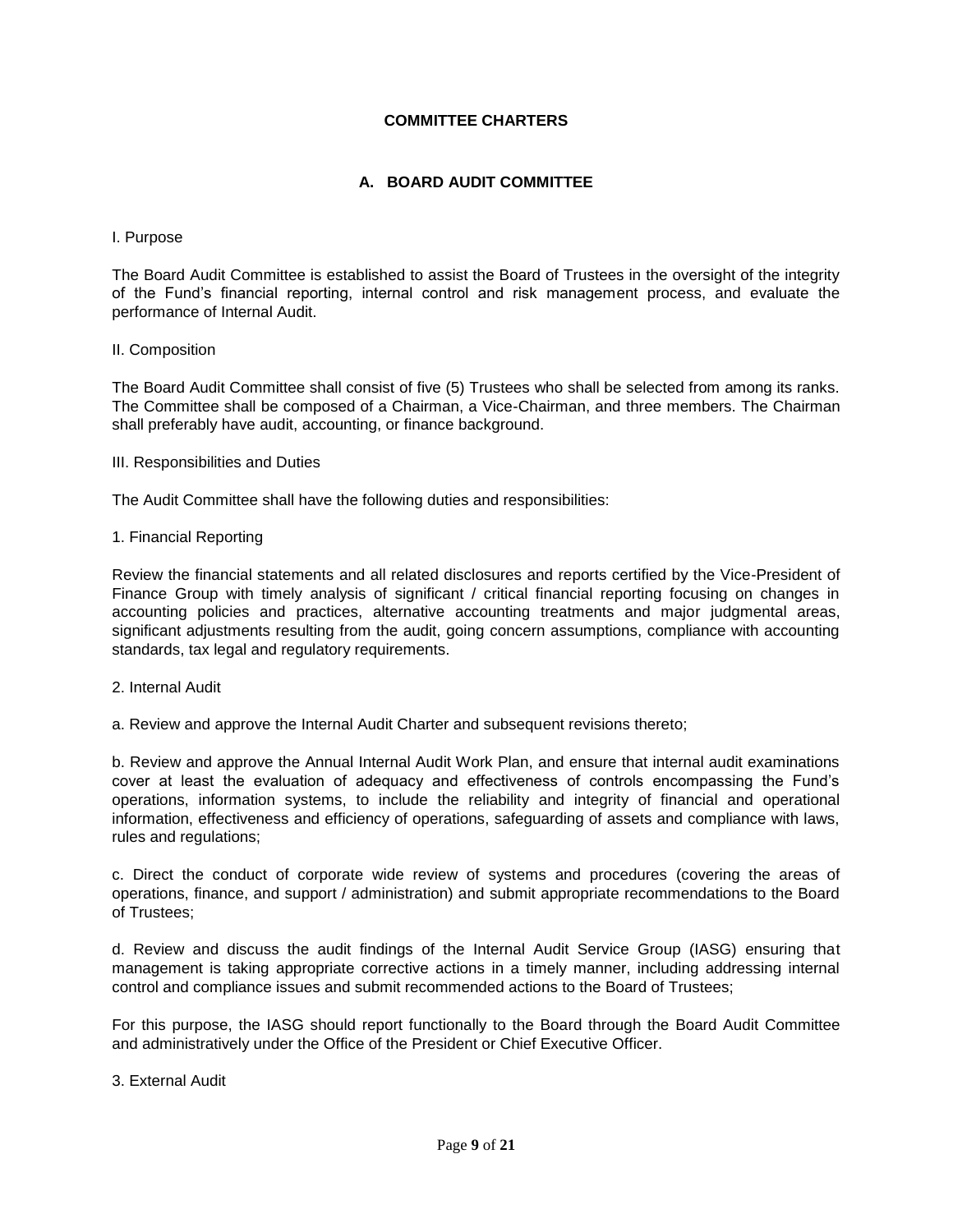Review the reports of the regulatory agencies including the Commission on Audit, where applicable, and ensure that management is taking appropriate corrective actions in a timely manner, including addressing control and compliance issues.

The Audit Committee does not exercise any professional auditing and does not interfere with the management affairs. It gains a view of the organization, the efficiency and the findings of the IASG, reaction of management and submits an annual report to the Board.

### 4. Risk Management

Review the adequacy of the Fund's enterprise-wide risk management process. To this end, the Board Risk and Capital Committee shall provide the Committee with the results of management's annual risk assessment exercise and other information on risk exposures and risk management activities determined by the Committee which requires close monitoring.

### IV. Meetings

The Committee will meet at least monthly, every 3rd Thursday of the month, and may convene additional meetings, as circumstances may require. The Secretariat shall, upon consultation with the Chairman and Senior Management, prepare an agenda in advance of each meeting. Three (3) members present shall constitute a quorum.

The Vice-Chairman shall preside at the meeting of the Committee in the absence of the Chairman. As and when appropriate, the HDMF Chief Executive Officer and/or other members of management may be requested to attend the Committee meetings.

V. Functional and Secretariat Support

The Internal Audit Service Group shall support the BAC in the rendition of its functions, through:

1. Provision of secretariat support to the Committee;

2. Attendance by assigned personnel to Committee meetings and responsibility for recording the minutes of the meeting; and

3. Safekeeping of minutes of meetings as well as reports received from management and/or other sources, and making these available for inspection by any member of the Committee or the Board, as and when needed.

#### VI. Reporting

The Chairman of the Committee may report its activities to the full Board on a regular basis and to make such recommendations with respect thereto and other matters as the Committee may deem necessary or appropriate.

#### VII. Charter Review

The Board Audit Committee shall review and reassess the suitability of this Charter at least once a year, or when necessary, to align with the annual plans and targets to the Fund.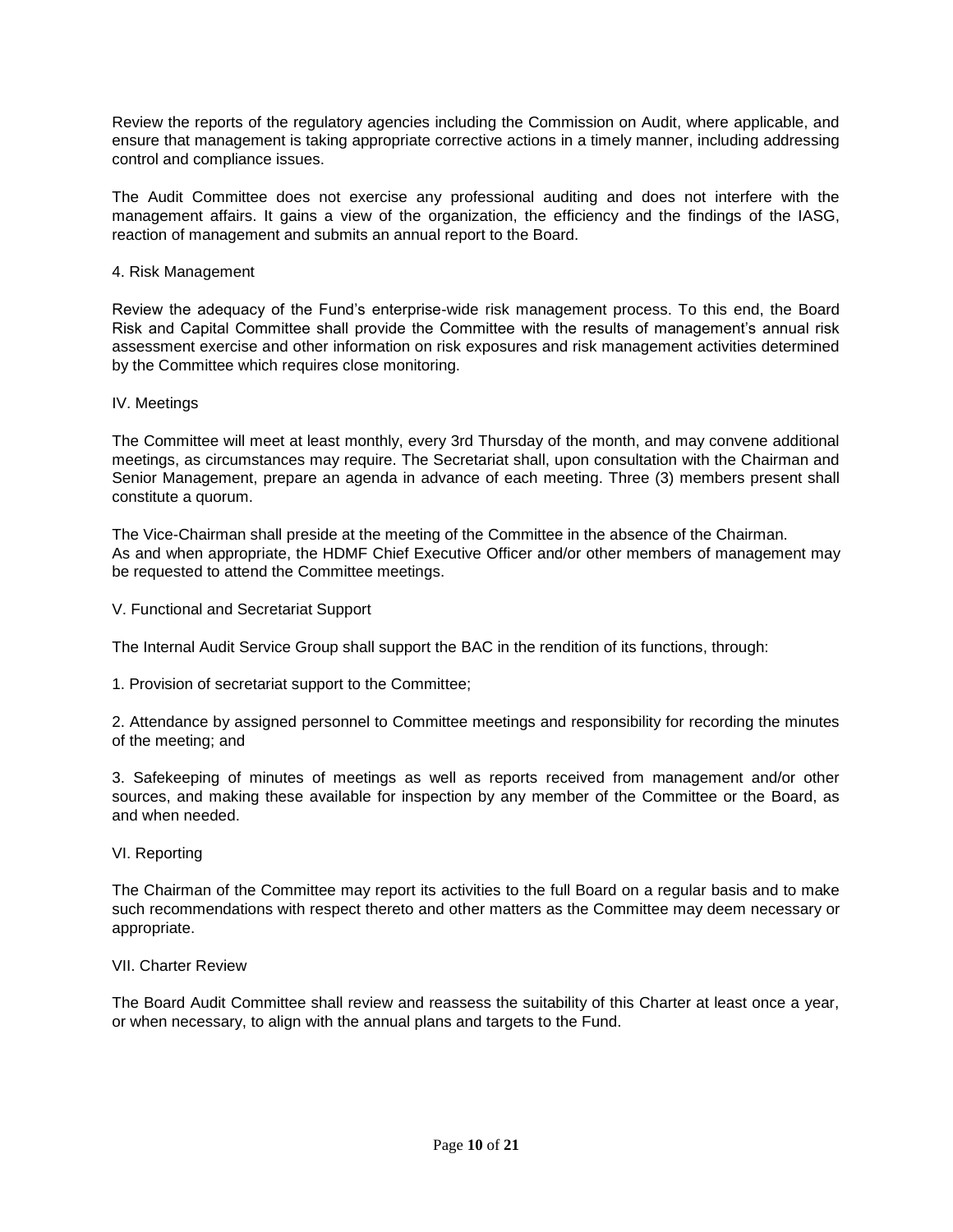## **B. BOARD INVESTMENT COMMITTEE**

### I. Purpose

The Board Investment Committee is established to oversee investment selection and activities of the senior management and assist the Board in the development of the Fund's investment appetite.

In discharging its oversight roles, the Committee is empowered to assess, review and determine any matter brought to its attention, with full access to all books and records.

#### II. Composition

The Board Investment Committee shall consist of five (5) Trustees who shall be selected from among its ranks. The Committee shall be composed of a Chairman, a Vice-Chairman, and three members.

#### III. Responsibilities and Duties

The Investment Committee shall have the following duties and responsibilities:

- Review the Investment policies / guidelines and the Annual Investment Plan (AIP) prepared by the Management.
- Management should submit the Investment Policies and Guidelines to the Board for approval. On an annual basis;
- Management should prepare an annual investment plan and submit the same to the Board. The annual investment plan should include:
- Determination of investible funds;
- Proposed asset allocation;
- Analysis of market and investment options; and
- Investment strategies.
- Review and recommend specific investment transactions of Management;
- Review the investment ceilings for each type of instrument and asset class;
- Review the investment performance of Management, including but not limited to:
- Assessment of cash flow;
- Assessment of parameters used for investment performance (e.g. Rate of Return on Investments (ROI) and computation of collection efficiency); and
- Comparison of investment performance with benchmarks.

Other Responsibilities: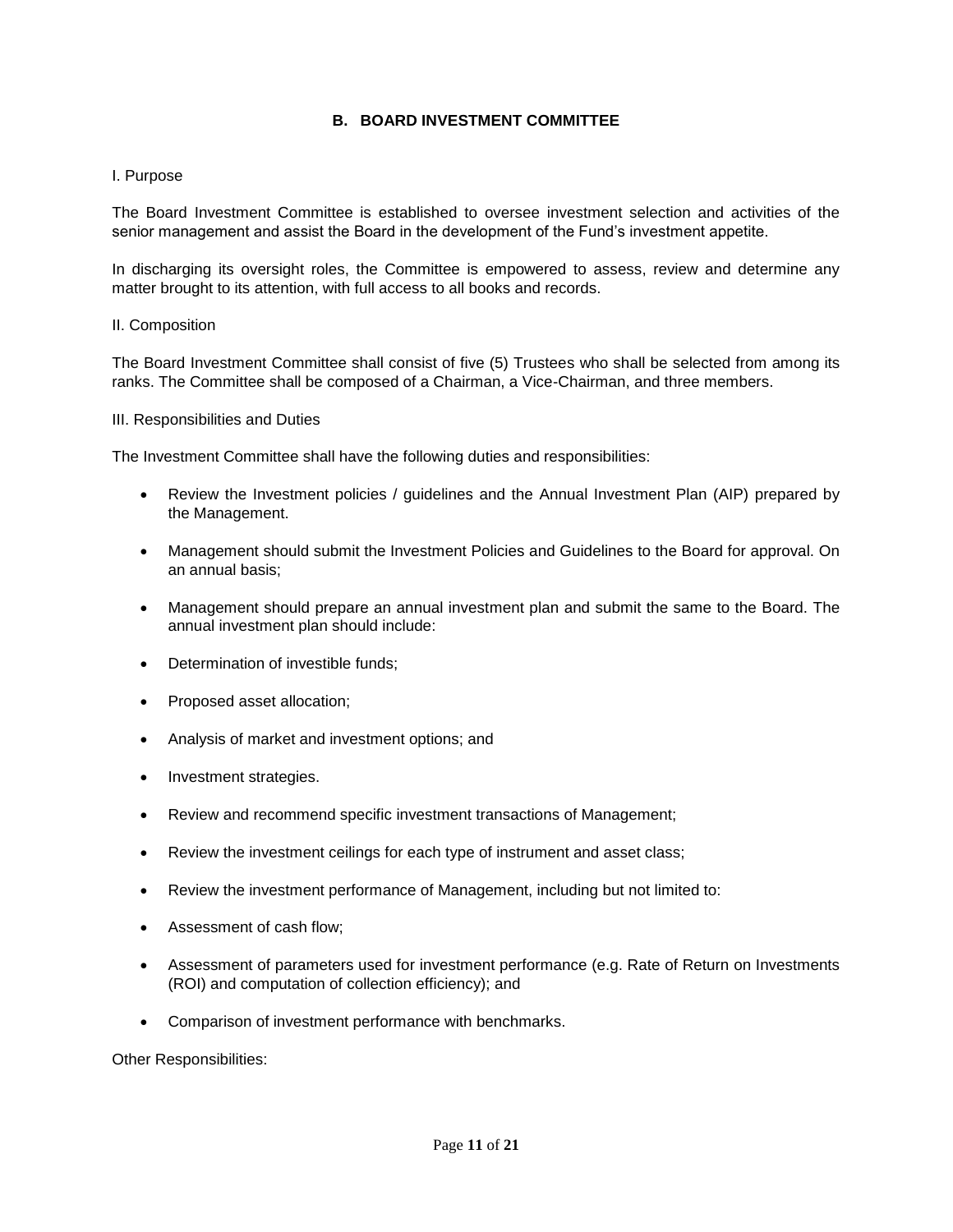- Review of new investment proposals/fund generation activities before endorsement to the Board for approval;
- Review policies, strategies and performance relative to investments in short-term loans, housing loans, and housing related loans;
- Review/recommend corporate policies and required reports on the management of assets and liabilities.

### IV. Meetings

The Committee will meet at least monthly, every 3rd Thursday of the month, and may convene additional meetings, as circumstances may require. The Secretariat shall, upon consultation with the Chairman and Senior Management, prepare an agenda in advance of each meeting. Three (3) members present shall constitute a quorum.

The Vice-Chairman shall preside at the meeting of the Committee in the absence of the Chairman. As and when appropriate, the HDMF Chief Executive Officer and/or other members of management may be requested to attend the Committee meetings.

#### V. Functional and Secretariat Support

The Fund Management Group shall support the BIC in the rendition of its functions, through: Provision of secretariat support to the Committee;

Attendance by assigned personnel to Committee meetings and responsibility for recording the minutes of the meeting; and

Safekeeping of minutes of meetings as well as reports received from management and/or other sources, and making these available for inspection by any member of the Committee or the Board, as and when needed.

#### VI. Reporting

The Chairman of the Committee may report its activities to the full Board on a regular basis and to make such recommendations with respect thereto and other matters as the Committee may deem necessary or appropriate.

#### VI. Charter Review

The Board Investment Committee shall review and reassess the suitability of this Charter at least once a year, or when necessary, to align with the annual plans and targets of the Fund.

## **C. BOARD RISK AND CAPITAL COMMITTEE**

#### I. Purpose

In line with the principle of good governance, the Board Risk and Capital Committee is established to assist the Board in the oversight of the Fund's capital management and risk management, including overseeing the management of credit risk, market risk, liquidity risk, and operational risk.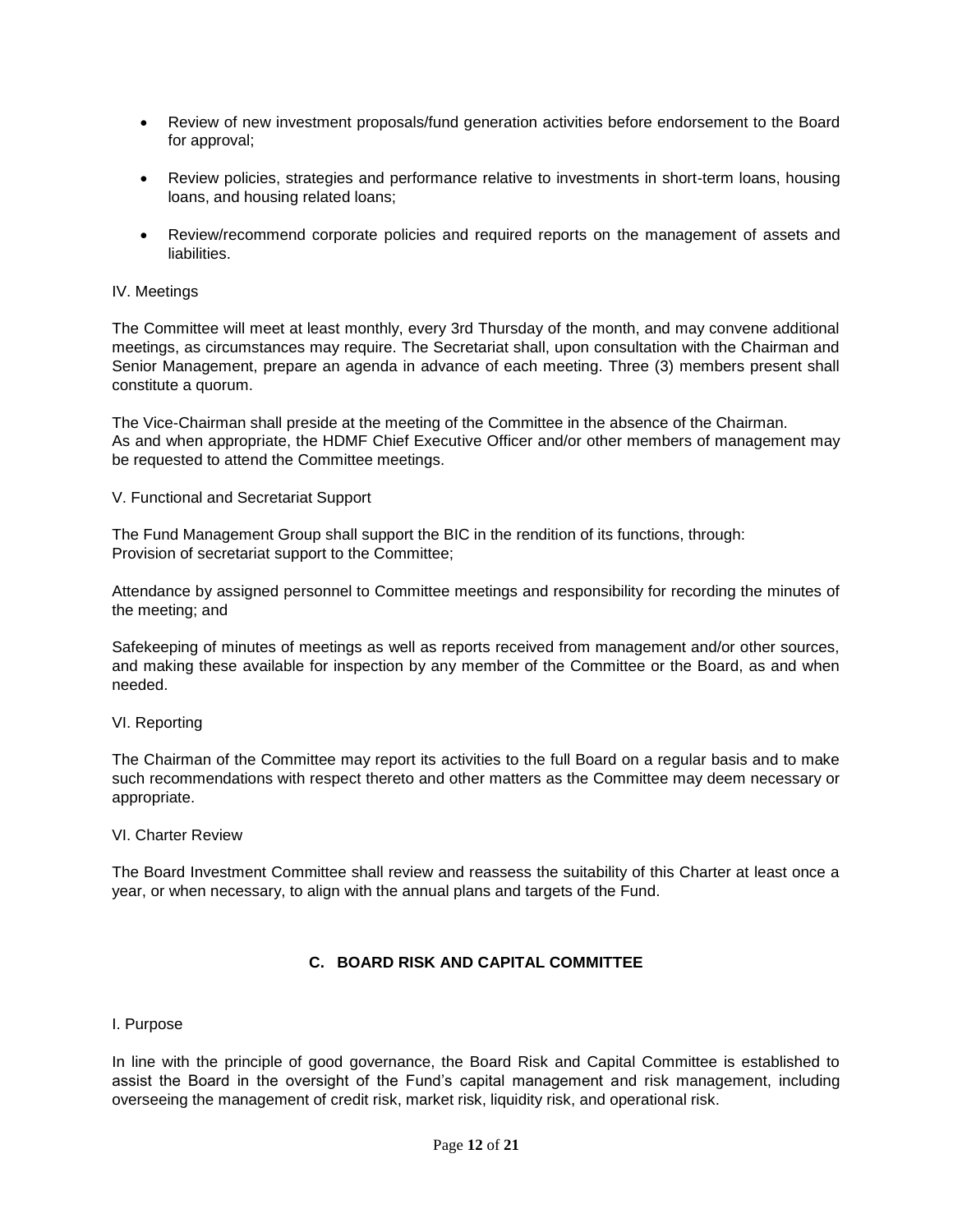## II. Composition

The Board Risk and Capital Committee shall consist of five (5) Trustees who shall be selected from among its ranks. The Committee shall be composed of a Chairman, a Vice-Chairman, and three members.

III. Responsibilities and Duties

The Committee shall have the following duties and responsibilities:

1. Recommend for Board approval enterprise risk governance policies, risk appetite and bench marks for each risk category, with focus on overall aggregate risk, consistent with the mission, safe and sound operation of the Fund

2. Oversee the development of policies designed to:

a. Define, identify, measure, and report on all pertinent risk categories;

b. Establish and communicate risk management controls; and

c. Ensure the sufficiency of personnel, systems, procedures and other risk management capabilities.

3. Oversee the development of policies governing current and projected capital levels as they relate to applicable regulatory requirements and economic capital, capital allocation and changes in capital positions

4. Receive periodic reports from management on matters relating to risk and capital pursuant to a schedule that the BRCC shall develop in consultation with management

5. Act on risk reports by management.

#### IV. Meetings

The Committee will meet at least monthly, every 3rd Thursday of the month, and may convene additional meetings, as circumstances may require. The Secretariat shall, upon consultation with the Chairman and Senior Management, prepare an agenda in advance of each meeting. Three (3) members present shall constitute a quorum.

The Vice-Chairman shall preside at the meeting of the Committee in the absence of the Chairman. As and when appropriate, the HDMF Chief Executive Officer and/or other members of management may be requested to attend the Committee meetings.

V. Functional and Secretariat Support

The Finance Group shall support the BRCC in the rendition of its functions, through:

1. Provision of secretariat support to the Committee;

2. Attendance by assigned personnel to Committee meetings and responsibility for recording the minutes of the meeting; and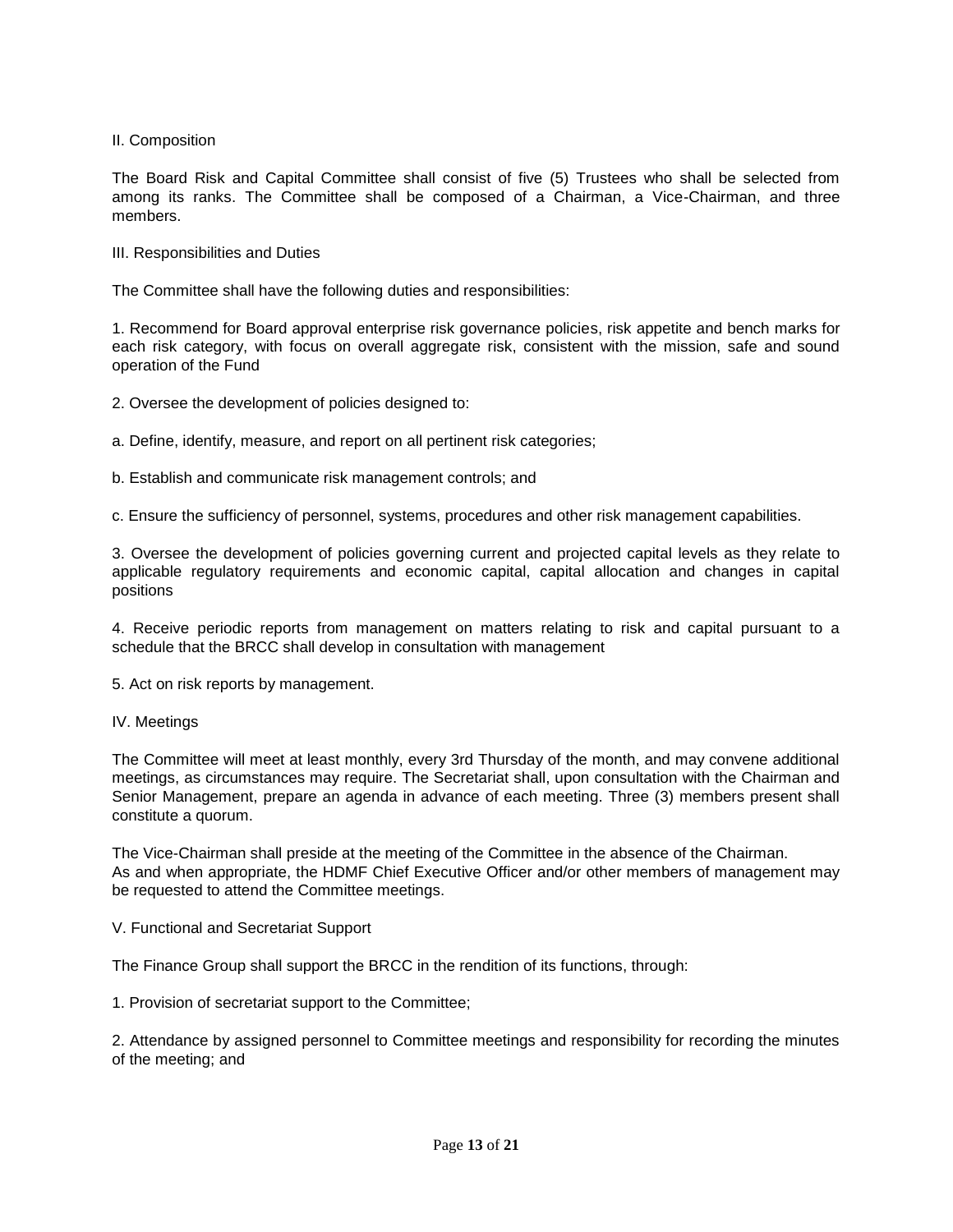3. Safekeeping of minutes of meetings as well as reports received from management and/or other sources, and making these available for inspection by any member of the Committee or the Board, as and when needed.

VI. Reporting

The Chairman of the Committee may report its activities to the full Board on a regular basis and to make such recommendations with respect thereto and other matters as the Committee may deem necessary or appropriate.

### VII. Charter Review

The BRCC shall review and reassess the suitability and continuing adequacy of this Charter at least once a year, or when necessary, to align with the Fund's business objectives.

## **D. BOARD GOVERNANCE COMMITTEE**

### I. Purpose

The Board Governance Committee is established to assess the overall Board performance, provide eligibility guidelines and conduct nomination process to the Board, develop management and succession planning, recommend the Fund's corporate governance principles, and monitor compliance with applicable laws, rules and regulations. In connection with its duty to assess overall Board performance, the Board Governance Committee shall develop a systematic evaluation process of the HDMF Board in accordance with GCG Memorandum Circular No. 2014-03 (Performance Evaluation for Directors [PED] in the GOCC Sector), or any other rules, or system as may be promulgated by the GCG. In developing the systematic evaluation process, the Board Governance Committee may adopt the system provided under the aforementioned Memorandum Circular.

#### II. Composition

The Board Governance Committee shall consist of five (5) Trustees who shall be selected from among its ranks. The Committee shall be composed of a Chairman, a Vice-Chairman, and three members.

III. Responsibilities and Duties

The Committee shall have the following duties and responsibilities:

1. On the Nomination and Appointment of the Board of Trustees

a. Develop and recommend to the Board criteria to identify prospective candidates for the Board of Trustees considering areas of relevant expertise to ensure a mix of competent Board of Trustees, each of whom can add value and create independent judgment as to the formulation of sound corporate governance strategies;

b. Review qualifications, the appropriate skills and characteristics of persons to be nominated as Board of Trustees in the context of the strategic direction of the Fund;

c. Design an orientation program for the new Trustees and consult with them on their progress and a continuing education program for existing Trustees;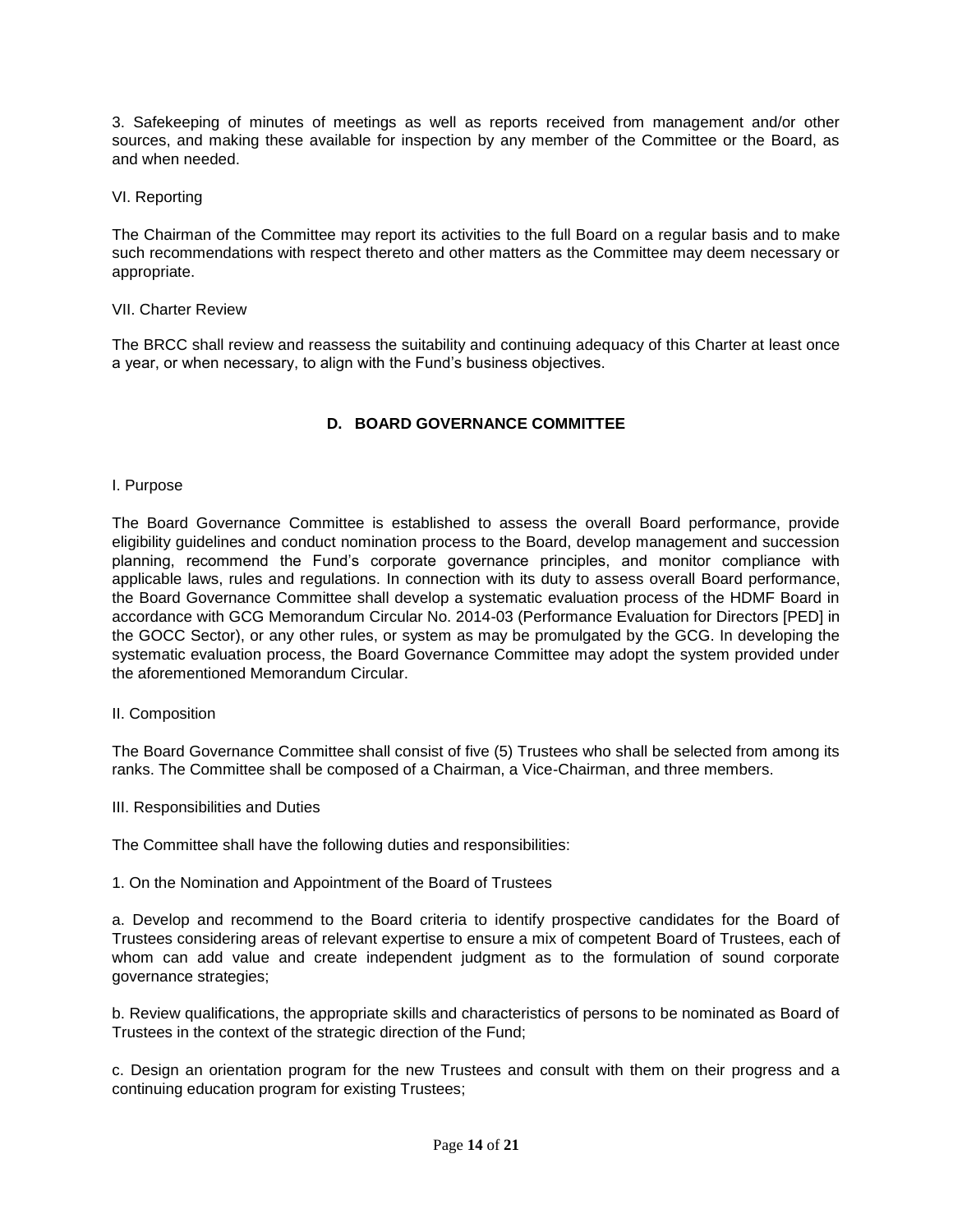2. On the Nomination and Appointment of Officers and Employees

a. Review and evaluate the qualifications of all persons nominated to positions in the Fund which require approval and confirmation by the Board;

b. Review the organizational structure, plantilla, qualification standards, compensation system, management development and succession planning policies and other Human Resource related matters; 3. On Compensation and Remuneration

a. Establish a formal and transparent procedure for developing a policy on remuneration for Trustees and officers to ensure that compensation is consistent with the Fund's culture, strategy and the business environment in which it operates in accordance with existing laws, rules and regulations;

4. On Corporate Governance

a. Develop and monitor implementation of the corporate governance guidelines and key practices, and conduct periodic benchmark of corporate governance practices and, as needed, recommend appropriate changes;

b. Review and recommend to the Board the position to be taken by Management on critical pieces of legislation;

c. Oversee and monitor, including but not limited to, the Fund's compliance to the Anti-Red Tape Act of 2007 (RA 9485);

d. Administer and oversee compliance with the Code of Ethics;

e. Investigate any potential conflict of interest by a Trustee and institute a process for handling conflict of interest situations in line with ethical and other regulatory standards

f. Manage the process whereby the Board annually assess its performance, and report the results of this evaluation to the Board along with any recommendations for improvements;

g. Recommend committee assignments, including committee chairmanships, to the Board for approval;

h. Review / recommend for Board approval policies, guidelines, and programs related to membership generation and/or reactivation, and monitoring of membership level.

#### IV. Meetings

The Committee will meet at least monthly, every 3rd Thursday of the month, and may convene additional meetings, as circumstances may require. The Secretariat shall, upon consultation with the Chairman and Senior Management, prepare an agenda in advance of each meeting. Three (3) members present shall constitute a quorum.

#### V. Functional and Secretariat Support

The Office of the Corporate Secretary shall support the BGC in the rendition of its functions, through:

1. Provision of secretariat support to the Committee;

2. Attendance by assigned personnel to Committee meetings and responsibility for recording the minutes of the meeting; and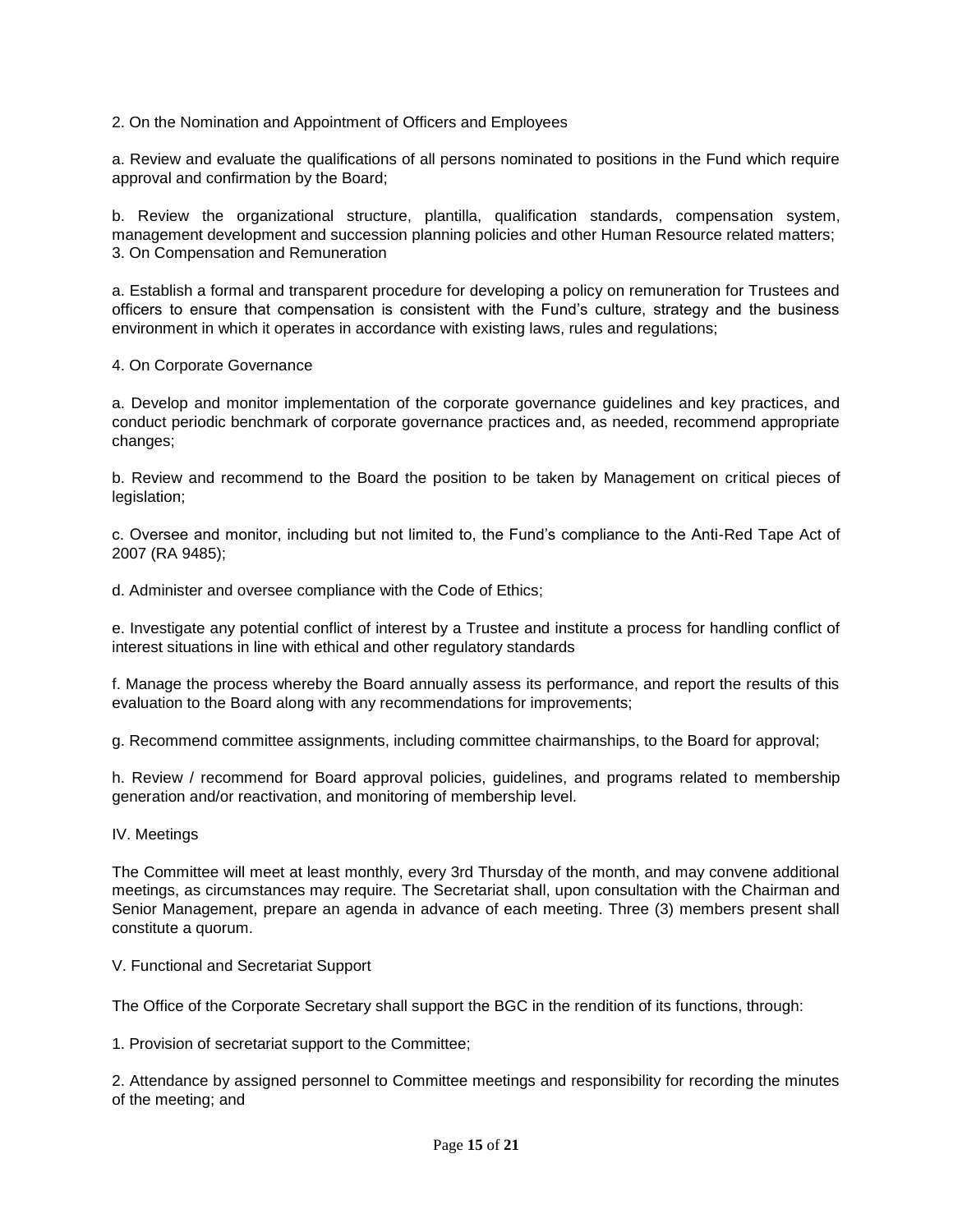3. Safekeeping of minutes of meetings as well as reports received from management and/or other sources, and making these available for inspection by any member of the Committee or the Board, as and when needed.

VI. Reporting

The Chairman of the Committee may report its activities to the full Board on a regular basis and to make such recommendations with respect thereto and other matters as the Committee may deem necessary or appropriate.

VII. Charter review

The Board Governance Committee shall review and reassess the suitability of this Charter at least once a year, or when necessary, to align with the annual plans and targets of the Fund.

## **SECTION VI**

### **MANAGEMENT**

The Management stands as the center of decision-making for the day-to-day affairs of the Fund. It determines the Fund's activities by putting the targets set by the Board in concrete terms and by implementing basic strategies for achieving these targets.

Management is also responsible to the Board for implementing the infrastructure for the Fund's success through the following mechanisms in its organization as set by the Board: organizational structures that work effectively and efficiently in attaining the goals of the Fund; useful planning, control, and risk management systems that asses risks on an integrated cross-functional approach; information systems that are defined and aligned with an information technology strategy and the business goals of the Fund; and a plan of succession that formalizes the process of identifying, training and selection of successors in key positions in the Fund.

1. Management Primarily Accountable to the Board

Management is primarily accountable to the Board for the operations of the Fund. As part of its accountability, Management shall provide all members of the Board with a balanced and understandable account of the Fund's performance, position and prospects on a monthly basis. This responsibility shall extend to reports to regulators.

2. Chief Executive Officer (CEO)

In addition to the duties imposed on him under the Charter and by the Board, the CEO shall have the following functions:

1. Exercise general supervision of the business, affairs, and property of the Fund, and over its employees and officers.

2. See to it that all orders and resolutions of the Board are carried into effect.

3. Submit to the Board as soon as possible after the close of each fiscal year, the complete report of the operations of the Fund for the preceding year, and the state of its affairs.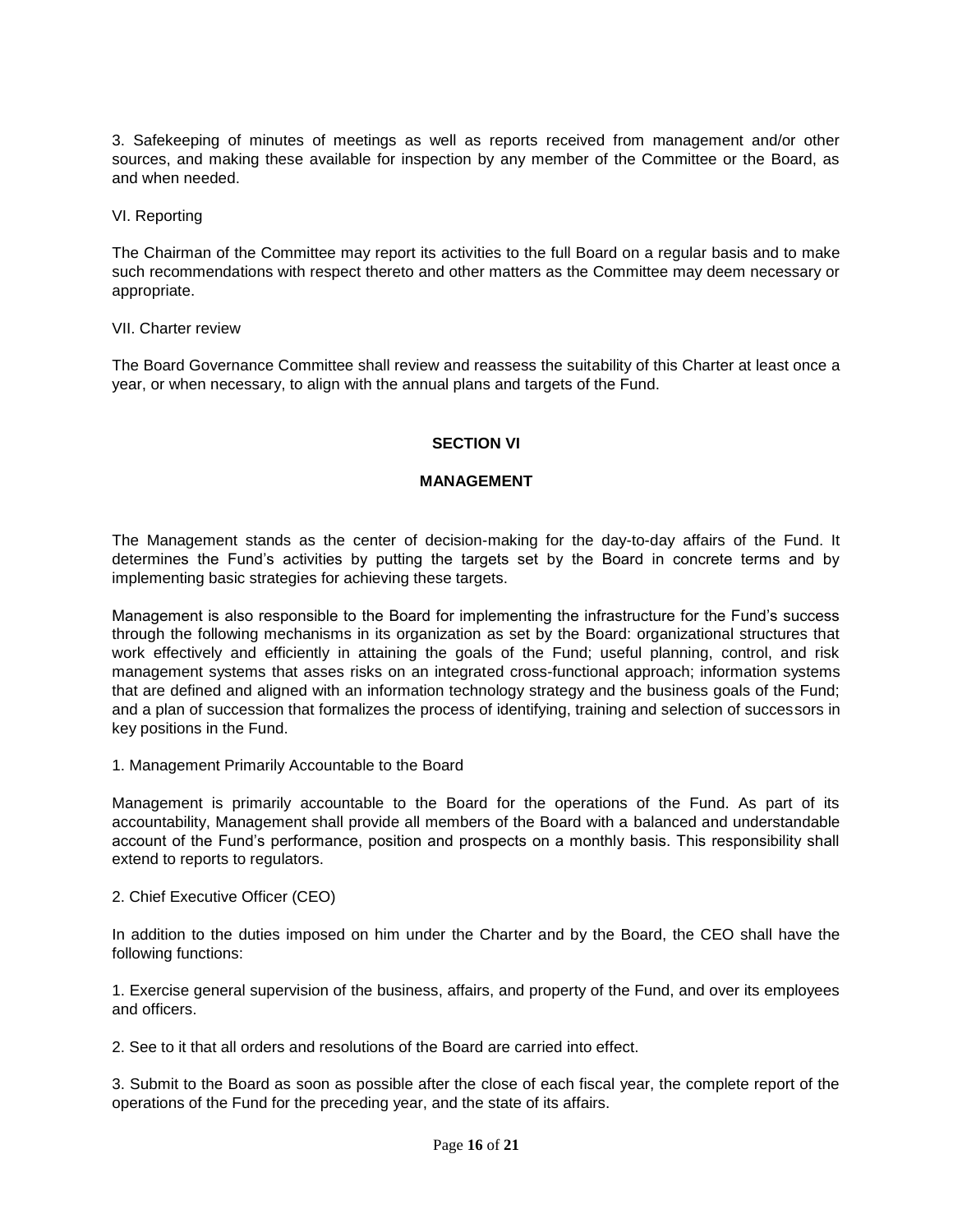4. Report to the Board from time to time all matters which the interest of the Fund may require to be brought to its notice.

5. Perform such other duties and responsibilities as the Board may impose upon him.

## **SECTION VII**

# **FIDUCIARY DUTIES OF TRUSTEES AND EXECUTIVE OFFICERS**

1. Respect for and Obedience of the Constitution and the Law

A Trustee or Officer shall respect and obey the Constitution, the Charter, and all statutes, rules and regulations applicable to the Fund.

2. Duty of Diligence

The fiduciary duty of diligence of the Trustees and Officers to always act in the best interest of the Fund, with utmost good faith in all its dealings with the property and monies of the Fund, includes the obligation to:

2.1 To exercise extraordinary diligence, skill and utmost good faith in the conduct of the business and in dealing with the properties of the Fund, using the utmost diligence of very cautious person with due regards for all the circumstances;

2.2 To apply sound business principles to ensure the financial soundness of the Fund; and

2.3 To elect and/or employ only Officers who are fit and proper to hold such office with due regard to the qualifications, competence, experience and integrity.

Every Trustee or Officer affirms to have a working knowledge of the statutory and regulatory requirements affecting the Fund, including the contents of the Charter and the requirements of the GCG, and where applicable, the requirements of other supervising or regulatory agencies. A Trustee shall also keep himself informed of industry developments and business trends in order to safeguard the Fund's interests and its competitiveness.

3. Duty of Loyalty

The fiduciary duty of loyalty of Trustees and Officers to always act in the best interest of the Fund, with utmost good faith in all its dealings with the property and monies of the Fund, includes the obligation to:

3.1 To act with utmost and undivided loyalty to the Fund;

3.2 To avoid conflicts of interest and declare any interest they may have in any particular matter before the Board; and

3.3 Avoid (1) taking for themselves opportunities related to the Fund's business; (2) using the Fund's property, information or position for personal gain; or (3) competing with the Fund's business opportunities.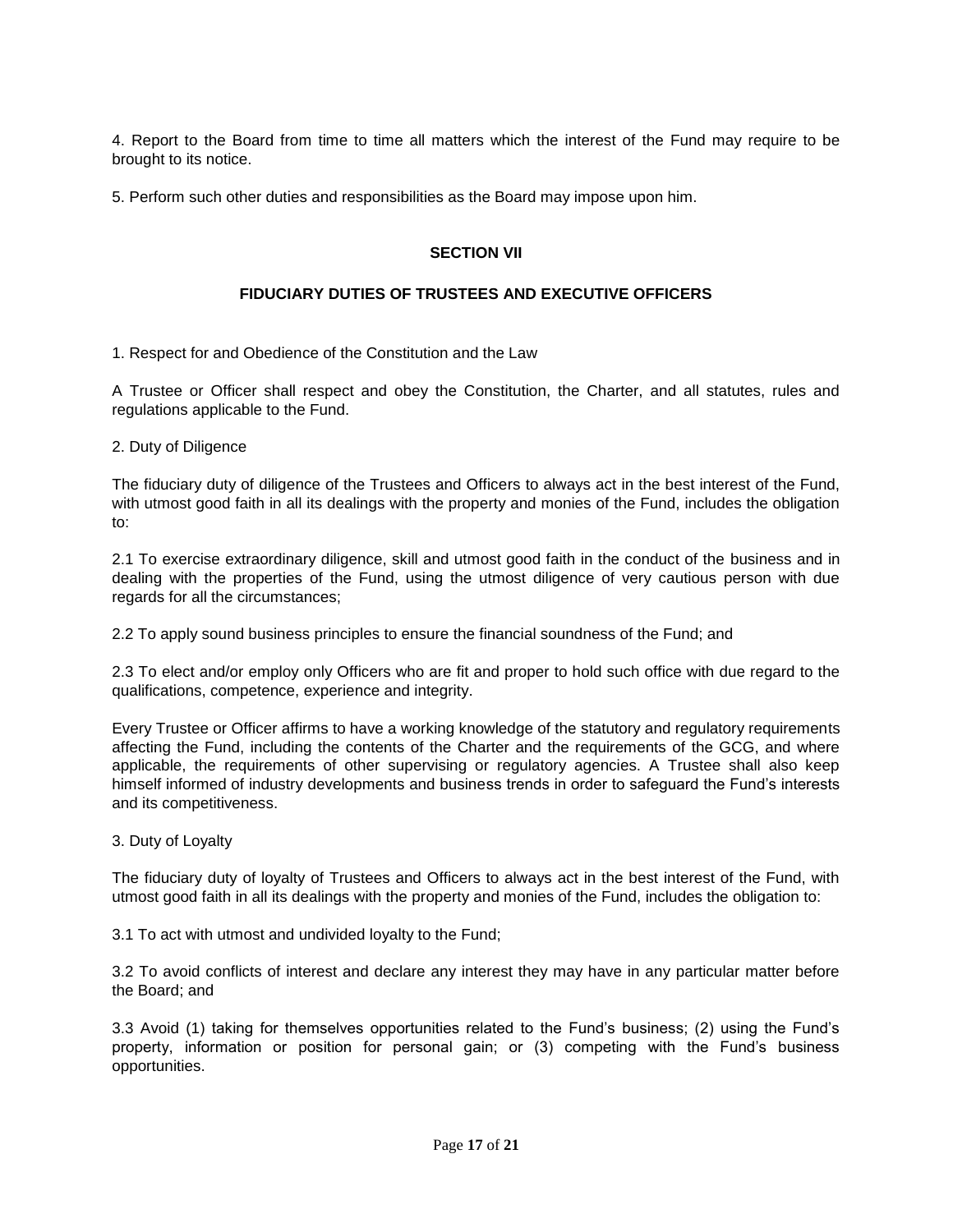#### 4. Avoid Conflict of Interest

Trustees and Officers shall at all times avoid any actual or potential conflict of interest with the Fund. Each shall also avoid any conduct, or situation, which could reasonably be construed as creating an appearance of a conflict of interest.

Any question about a Trustee's or Officer's actual or potential conflict of interest with the Fund shall be brought promptly to the attention of the Chairman of the Board, who will review the question and determine an appropriate course of action.

5. Corporate Opportunities.

Where a Trustee or an Officer, by virtue of the office, acquires or receives for oneself a benefit or profit, of whatever kind or nature including, but not limited to, acquisition of shares in corporations where the Fund has an interest, using the properties of the Fund for their own benefit, receiving commission on contracts from the Fund's assets, or taking advantage of corporate opportunities of the Fund, all such profits or benefits shall be subject to restitution, without prejudice to any administrative, civil or criminal action against the Trustees and/or Officers. This provision shall be applicable notwithstanding the fact that such Trustee or Officer risked one's own funds in the venture.

6. Limits to Compensation, Per Diems, Allowances and Incentives.

The compensation, per diems, allowances and incentives of the Trustees shall be in accordance with existing laws, rules and regulations.

7. No Gift Policy

The Board shall enact a "No Gift Policy" Rule within the Fund and shall ensure its full advertisement to the community and its strict implementation.

#### 8. Duty of Confidentiality.

Pursuant to their duties of diligence and loyalty, a member of the Board or an Officer shall not use or divulge confidential or classified information officially made known to them by reason of their office and not made available to the public, either: (a) to further their private interests, or give undue advantage to anyone; or (b) which may prejudice the public interest.

#### **SECTION VIII**

## **OBLIGATIONS OF THE FUND TO TRUSTEES AND OFFICERS**

1. Providing for Staff Support to Trustees. – The Fund shall provide the Trustees with reasonable support staff and office facilities to allow them to properly discharge their duties and responsibilities.

2. Obtaining of Directors and Officers Liability Insurance (DOLI). – Having imposed the highest level of responsibility and accountability on the members of the Board and Executive Officers, i.e., that of extraordinary diligence, it is equitable that when the Fund itself and/or the members of the Board and Management are hailed before tribunals on matters that are within the official functions and capacity and on matters where business judgment has been exercised in good faith, that there be proper recovery of the costs of litigation and the judgment liability imposed. It is prudent measure therefore for the Fund to obtain "Directors and Officers Liability Insurance" (DOLI) coverage for itself and the members of the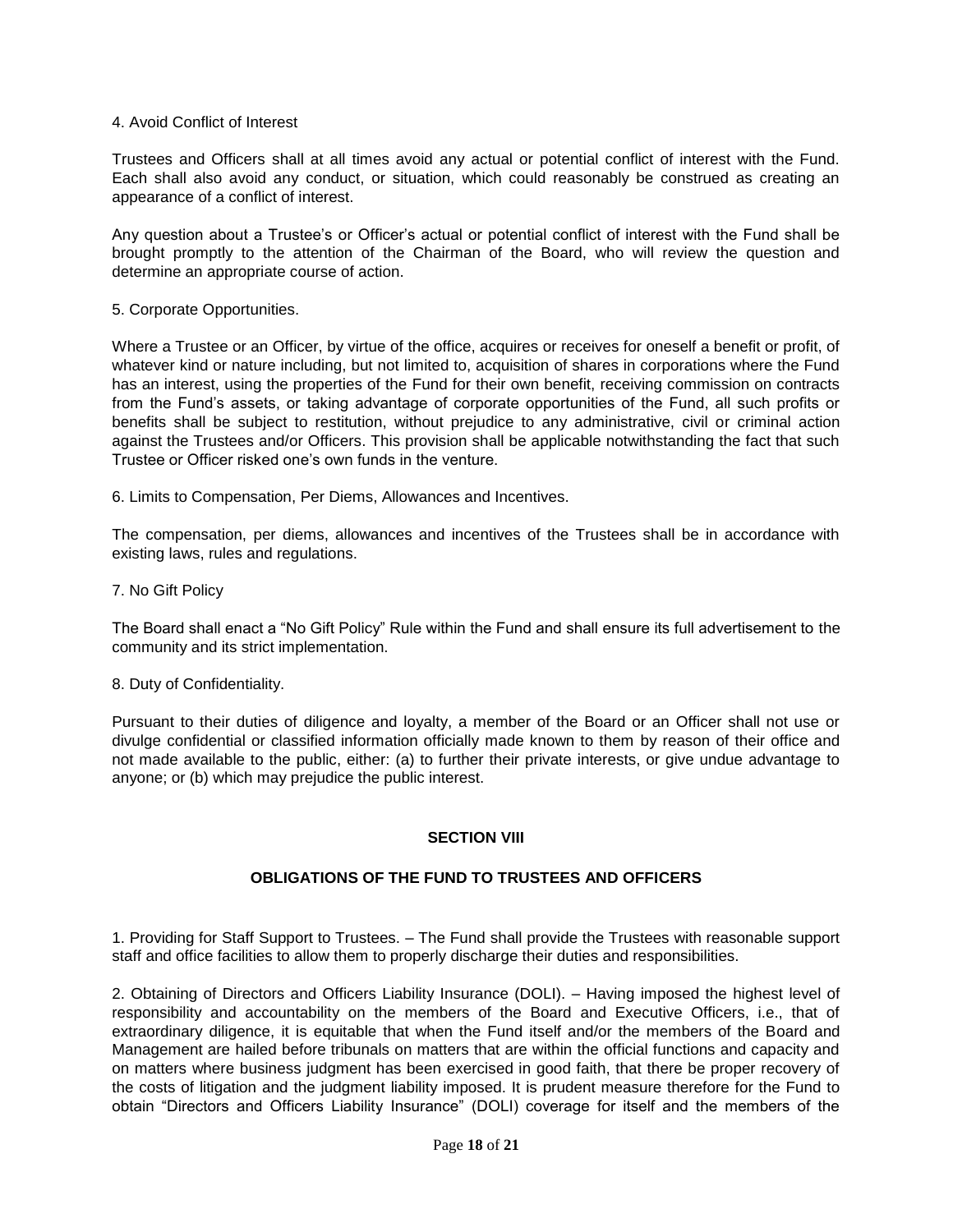Governing Board and Executive Officers against contingent claims and liabilities that may arise from, as well as the expenses that may be incurred in prosecuting, the actions that may be filed against the Fund arising from the actions of the Governing Board and/or Management that may cause loss or damage to third parties.

The Fund shall obtain the DOLI in accordance with existing laws, rules and regulations.

# **Section IX**

## **STAKEHOLDERS**

1. Formal Recognition of Stakeholders. - The Fund recognizes the rights of its Stakeholders, namely: 1)Pag-IBIG Fund Members; 2) Employers, both Public and Private Sector; 3) Cooperatives, Unions, or other similar organizations; 4) All branches, subdivisions, instrumentalities and agencies of the Government; 5) The Housing Industry; 6) Banks and other Financial Institutions; 7) Officers and employees of the Fund; and, 8) The Filipino Workers;

The Fund, in accomplishing its mandate and ensuring the sustainability of its operations, shall seek the active cooperation of its Stakeholders.

1.1. Stakeholders of the Pag-IBIG Fund and the nature of their interests. –To establish good relations with the Fund's Stakeholders, it is important to understand the nature of their interest in the operations and programs of the Fund:

| <b>Stakeholders</b>                                                                       | Nature and aspect of interest affected by the Fund                                                                                                                                                                                                                                    |
|-------------------------------------------------------------------------------------------|---------------------------------------------------------------------------------------------------------------------------------------------------------------------------------------------------------------------------------------------------------------------------------------|
| Pag-IBIG Fund Members                                                                     | Dividends on their savings<br>$\bullet$<br>Ability to have sufficient shelter through<br>٠<br>shelter finance<br>to other benefits<br>Access<br>loan<br>or<br>assistance programs<br>Return of member's savings at point of<br>maturity or other grounds of membership<br>termination |
| <b>Private and Public Sector Employers</b>                                                | Facilitate the collection and remittance of<br>$\bullet$<br>contributions and amortizations<br>Cooperation in accomplishing<br>joint<br>programs and activities<br>Access to funds for housing programs<br>that will benefit its employees                                            |
| similar<br>Cooperatives,<br>Unions or<br>other<br>organizations                           | Cooperation in accomplishing<br>joint<br>$\bullet$<br>programs and activities<br>Access to funds for housing programs<br>that will benefit its members                                                                                                                                |
| subdivisions,<br>All<br>branches,<br>instrumentalities, and agencies of the<br>Government | Cooperation in<br>accomplishing<br>joint<br>٠<br>programs and activities<br>Compliance with regulatory issuances                                                                                                                                                                      |
| The Housing Industry                                                                      | Access to funds for land development and<br>$\bullet$<br>construction<br>in<br>house<br>its<br>housing/condominium project<br>Access to funds for its buyers to finance<br>their respective shelter needs                                                                             |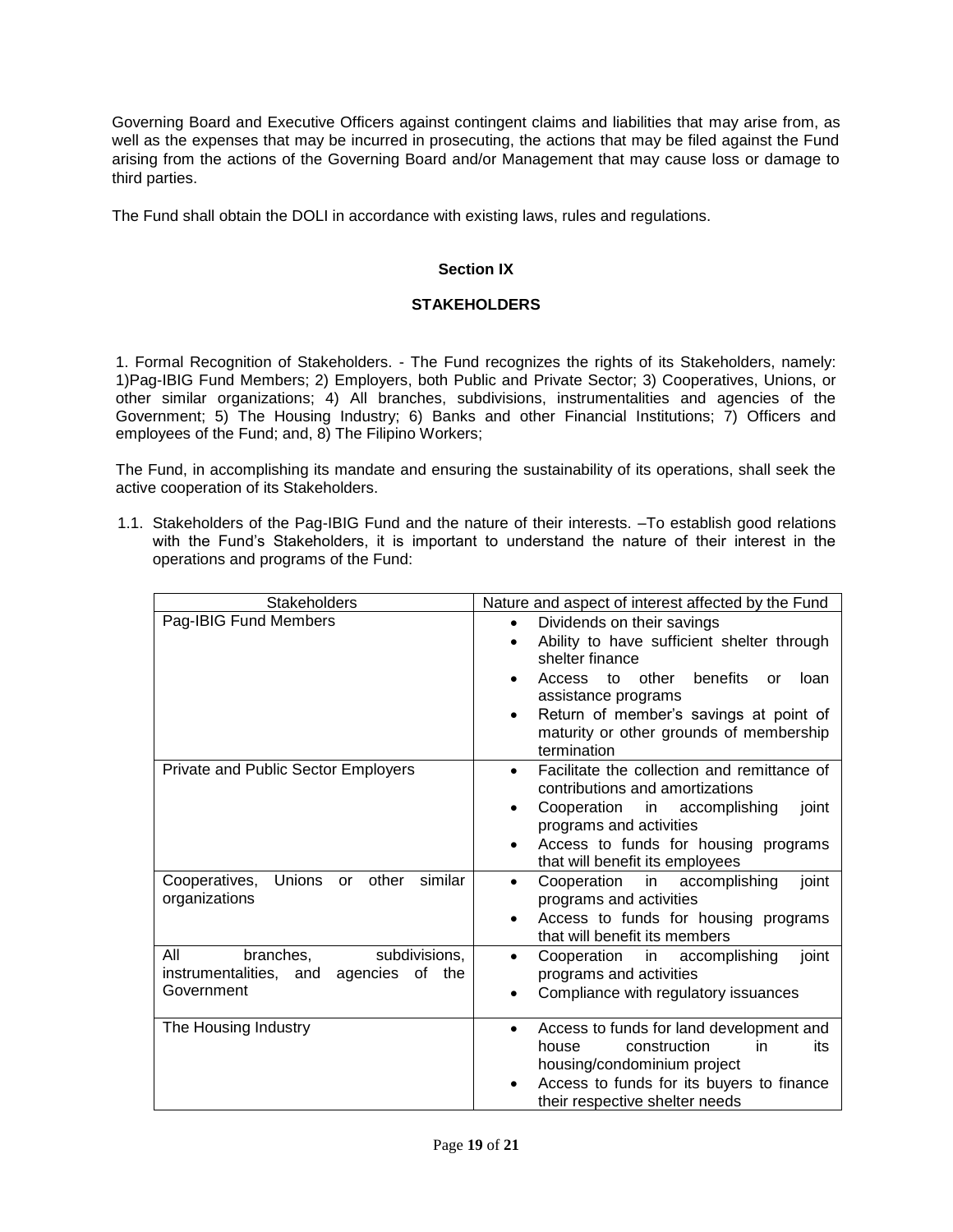| Banks and other Financial Institutions | Return on investment<br>$\bullet$                                                                                                                                                                                                              |
|----------------------------------------|------------------------------------------------------------------------------------------------------------------------------------------------------------------------------------------------------------------------------------------------|
| Pag-IBIG Fund Officers and employees   | Reasonable<br>competitive<br>and<br>compensation<br>Security of tenure<br>Environment that is conducive for work<br>Company culture that is inclusive and<br>fosters the employee's holistic growth and<br>development within the organization |
| The Filipino Workers                   | Fulfillment of the mandates of the Fund<br>$\bullet$<br>Judicious<br>utilization of<br>Fund's<br>the<br>$\bullet$<br>resources                                                                                                                 |

2. Relations with Stakeholders. - Every Trustee and Officer accepts the position fully aware that he assumes certain responsibilities not only to the Fund, but also with different constituencies or stakeholders, who have the right to expect that the Fund is being run with due regard to their interests. Recognizing the vital role of its stakeholders, the Fund shall ensure that the stakeholders have access to relevant, sufficient, and reliable information on a timely and regular basis to be able to exercise their rights. Stakeholders shall have access to legal redress in the event that their right are violated.

3. Communication with Stakeholders. – Consistent with its Provident character under Section 10, R.A. 9679, and pursuant to the constitutional mandate that public office is a public trust, the Fund, its Trustees, Officers, and Employees shall, at all times, uphold the policy of accountability and full disclosure. Towards this end, the Fund shall regularly report on its policies and programs; its status; and other relevant information. HDMF shall allow its reports to be independently scrutinized and verified.

4. System of Hierarchy in resolving conflicts between and among Stakeholders of the Fund. - In resolving conflicts between or among its various Stakeholders, HDMF shall observe a hierarchy system that is in accord with the Objectives for its creation under Section 3, Republic Act 9679, to wit:

(a) To improve the quality of life of its citizens by providing them with sufficient shelter;

(b) To provide for an integrated nationwide provident savings system; and,

(c) To provide housing through mobilization of funds for shelter finance; and,

Those under Rule II, Section 2 of the Implementing Rules and Regulations, particularly:

(a) Improve the quality of life of its members by developing and promoting an integrated nationwide, sound, and viable tax-exempt mutual provident savings system suitable to the needs of the employed and other earning groups;

(b) Improve the quality of life of its members by promoting home ownership through the extension of affordable housing loans;

(c) Stimulate and assist the shelter industry through the extension of developmental and institutional financing;

(d) Invest the provident savings of its members taking into consideration profitability and safety of the funds as a means of providing them provident benefits upon termination of their membership in the Fund;